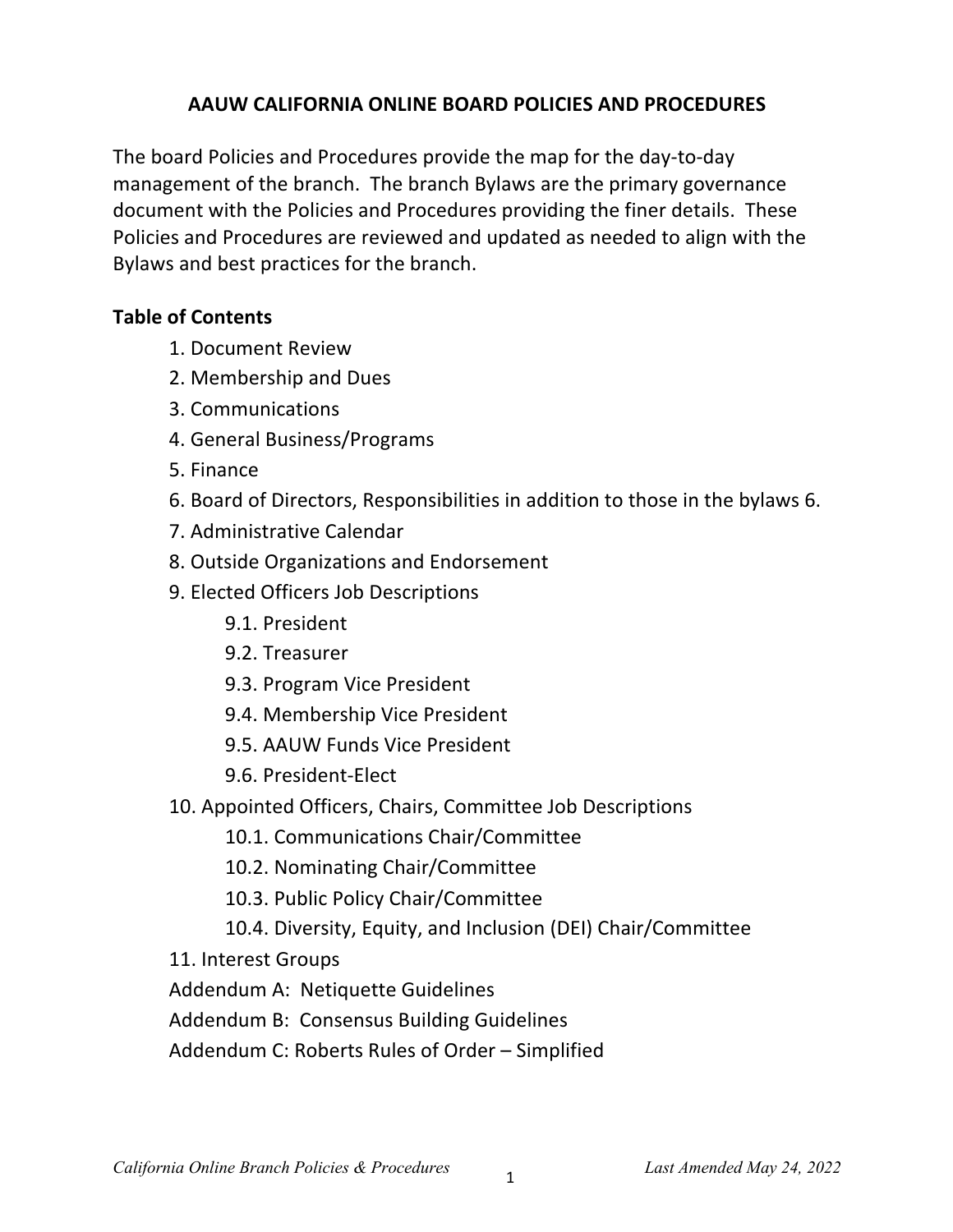### 1. DOCUMENT REVIEW

1.1. Policies and Procedures Review. This policies and procedures document shall be reviewed biennially in the autumn of odd-numbered years and may be amended by a board vote of approval. If this document is inconsistent with the bylaws, it will be brought into compliance with the bylaws without requiring a board vote of approval. Outdated information in Section 2.2 about dues may be updated without requiring board approval. Whenever this document is amended or updated, the new version shall be posted on the branch website within seven days.

1.2. Bylaws Review. The branch bylaws shall be reviewed biennially in the autumn of odd- numbered years. Amendments mandated by AAUW or AAUW CA shall be made in whatever time frame required by AAUW or AAUW CA.

## 2. MEMBERSHIP AND DUES

2.1. All branch members must be members of AAUW and AAUW California. Dues must be paid via national AAUW's website system, or by check made out to "AAUW CA Online" and mailed to the branch treasurer. For procedures on processing new members, see 9.4.2.

2.2. Dues for the current fiscal year are:

[Note: \*Dual members are not required to pay AAUW or AAUW CA dues if they have already paid them through another AAUW branch. Past Presidents of AAUW CA are exempt from paying state dues.] This table is automatically updated annually to reflect current dues rates.

| <b>Member Type</b>                                                     | <b>AAUW</b><br>(National)      | <b>AAUW CA</b><br>(State) | <b>AAUW CA</b><br><b>ONLINE</b><br>(Branch) | <b>TOTAL</b> |
|------------------------------------------------------------------------|--------------------------------|---------------------------|---------------------------------------------|--------------|
| <b>Regular Member:</b><br>(Not members of<br>any other AAUW<br>branch) | $$62$ (\$59 tax<br>deductible) | \$20                      | \$10                                        | \$92         |

#### **MEMBERSHIP DUES RATE REFERENCE TABLE**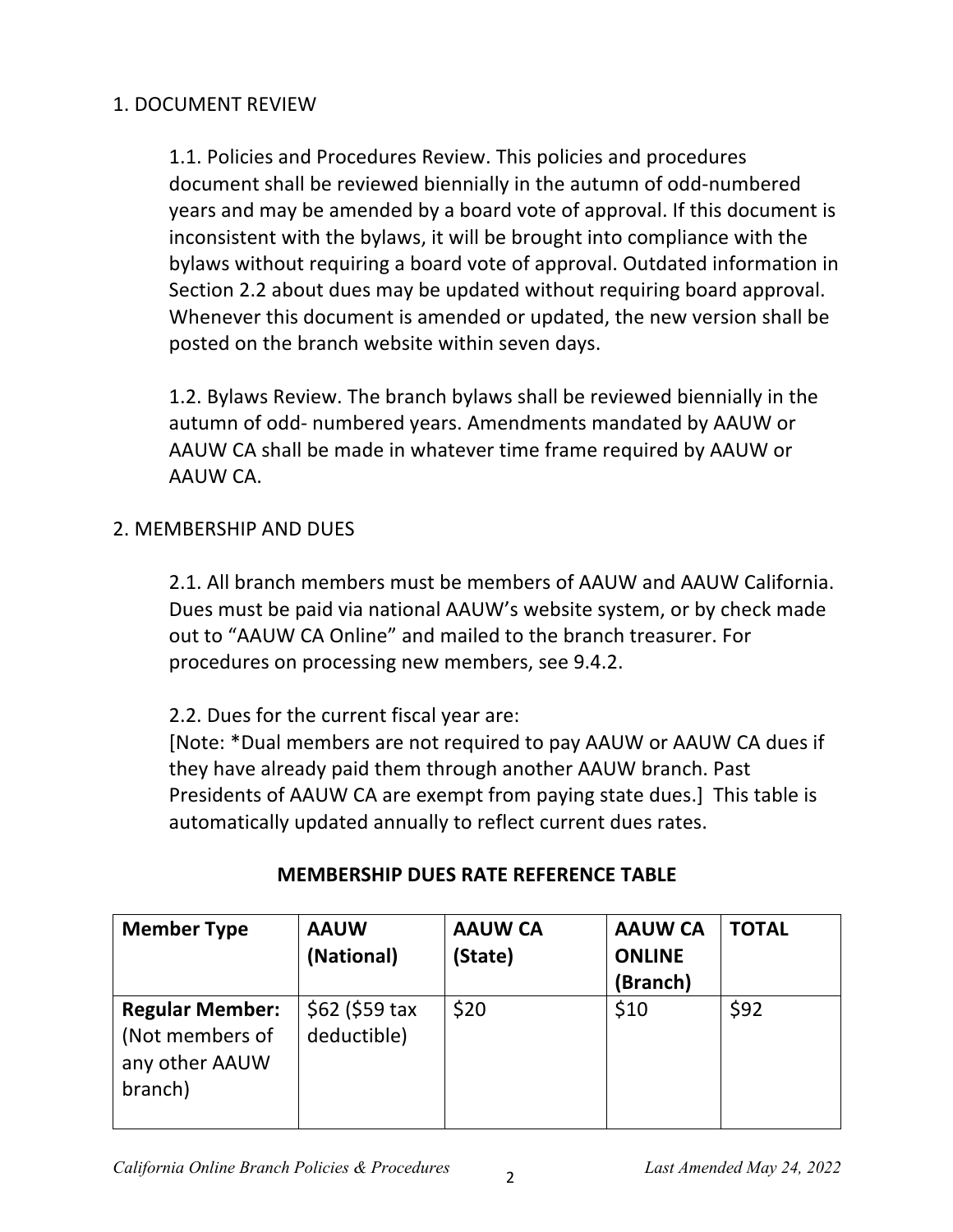| <b>Dual Branch</b><br><b>Member</b> (member<br>of another CA<br>branch of AAUW)                                                                                                    | \$0\$                                                                                                 | \$0                                                         | \$10 | \$10                                                                 |
|------------------------------------------------------------------------------------------------------------------------------------------------------------------------------------|-------------------------------------------------------------------------------------------------------|-------------------------------------------------------------|------|----------------------------------------------------------------------|
| <b>National or Out-</b><br>of-State Dual<br><b>Branch (Member</b><br>of the National<br>organization only,<br>or claims a non-<br>California branch<br>as their primary<br>branch) | \$0                                                                                                   | \$20                                                        | \$10 | \$30                                                                 |
| <b>Student</b><br><b>Affiliates/Member</b><br>(undergraduate or<br>degree-seeking<br>graduate student)                                                                             | \$18.81<br>$(516.81 is tax$<br>deductible) or<br>\$0 if attending<br>an AAUW<br>member<br>university. | \$10 or \$0 if<br>attending an<br>AAUW member<br>university | \$5  | \$33.81 or<br>\$5 if<br>attending<br>an AAUW<br>member<br>university |
| <b>AAUW Life</b><br><b>Member</b> (have<br>paid life<br>membership to<br>national AAUW)                                                                                            | \$0                                                                                                   | \$20                                                        | \$10 | \$30                                                                 |
| <b>AAUW Life/Dual</b><br><b>Branch Member</b><br>(AAUW Life<br>members who are<br>members of<br>another AAUW CA<br>branch)                                                         | \$0                                                                                                   | \$0                                                         | \$10 | \$10                                                                 |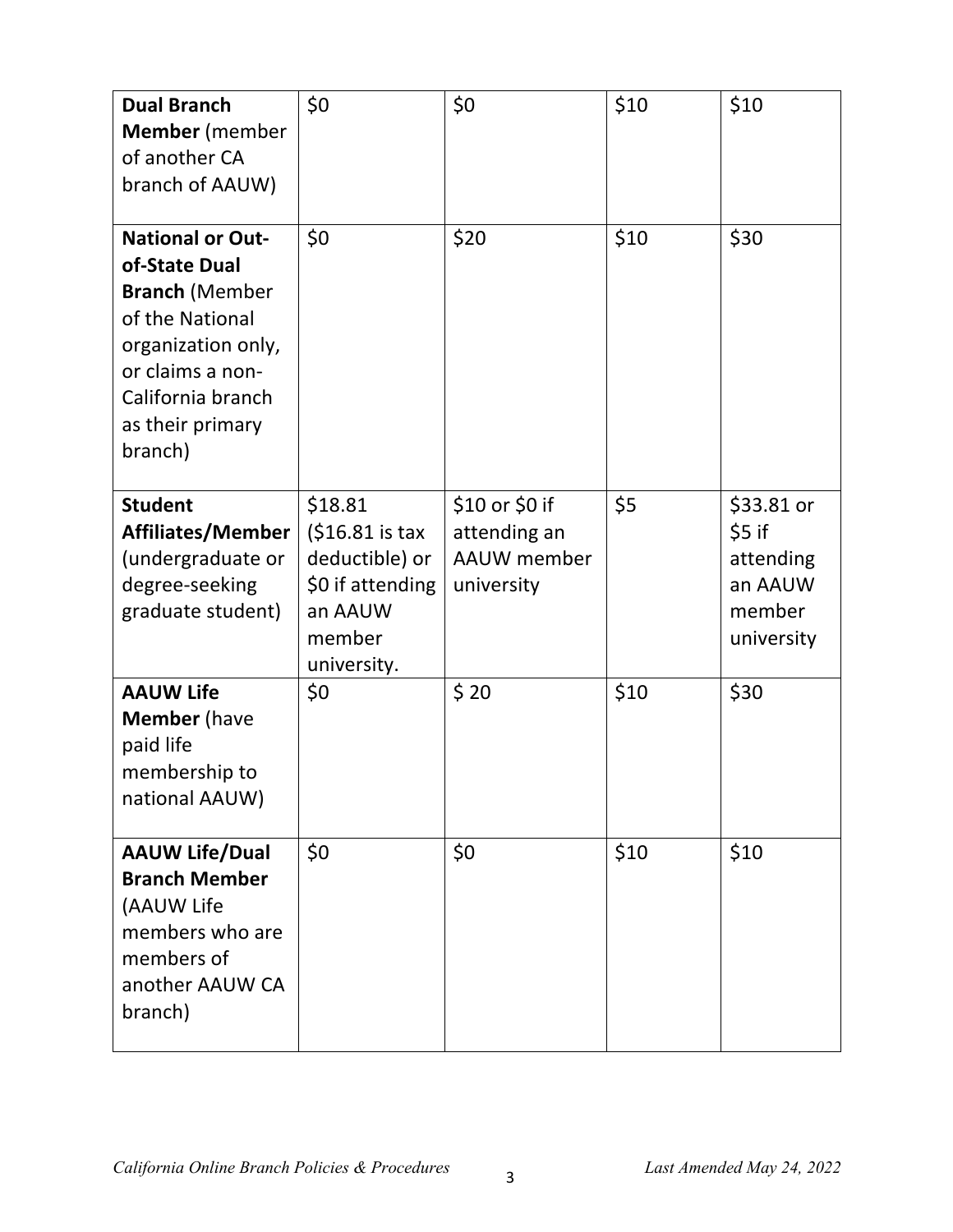| <b>AAUW</b>               | \$0            | \$0 (AAUW CA     | \$10 | \$10 |
|---------------------------|----------------|------------------|------|------|
| <b>College/University</b> | (institutional | waives state     |      |      |
| representative            | partner        | dues for C/U     |      |      |
| (the designated           | membership     | partner          |      |      |
| representative of a       | in AAUW        | representatives) |      |      |
| college/university        | includes       |                  |      |      |
| partner member            | National dues) |                  |      |      |
| of AAUW)                  |                |                  |      |      |

2.3. AAUW Life Members (those who have paid AAUW lifetime dues according to AAUW policy) are exempt from paying the AAUW portion of the dues, but are still required to pay state and branch dues.

2.4. Honorary Life Members (those who have paid AAUW dues for 50 years or more) may continue their membership in AAUW and the branch without paying any additional national or state dues, after being duly recognized as an Honorary Life Member by AAUW. Honorary Life Members are not exempt from paying branch dues.

2.5. National AAUW dues are established by the national board of directors. Changes in state dues must be approved by state members according to state bylaws. Branch dues may be changed by a two-thirds vote of the membership at a branch business session upon recommendation of the branch board of directors, provided branch members have been given 15 days prior notice of the proposed change (per Bylaws Article VIII, Section 2 a).

2.6. Dues are assessed for the fiscal year (July 1-June 30). Full price dues paid any time after March 15 will cover membership through June 30 of the following year.

#### 3. COMMUNICATIONS

3.1. The "Members Only" section of the branch website shall include a membership roster, newsletter archive, member resources, and branch financial reports. The branch member directory is for the use of members only. It shall not be given to any person or organization outside of AAUW.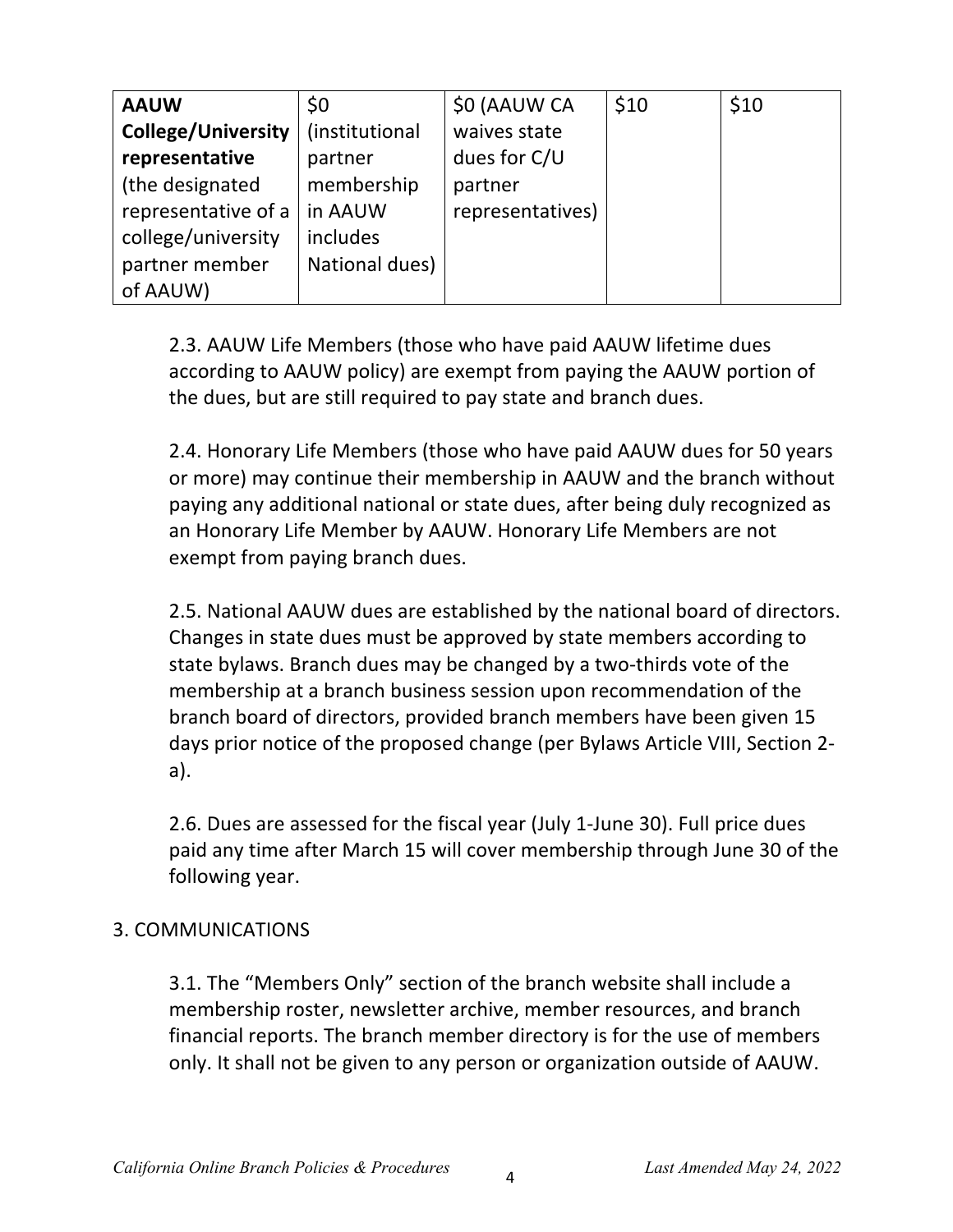### 3.2. Branch Email List.

3.2.1. All branch members whose dues are paid for the current fiscal year are automatically subscribed to the branch email list, unless specifically requesting to be unsubscribed. After the beginning of each fiscal year (July 1), members who have not paid their dues shall immediately be unsubscribed from the program email list, but will be given until the end of August to renew their membership before being removed from the branch email list. (See also Policy Section 4.1.3.)

3.2.2. The purposes of branch email list messages are to conduct branch business, distribute branch newsletters, send event reminders, or propose and conduct branch projects that further AAUW's mission. The branch president approves use of the branch email list if there is a question on appropriate use of the list.

3.2.4. No email messages shall be forwarded to the branch email list unless directly related to AAUW business and mission. The president is to be consulted if there is a question of relevancy of an item being posted.

#### 4. BRANCH BUSINESS/PROGRAMS

4.1. Methods of conducting business and programs.

4.1.1. Branch business will be conducted using the branch email list, and only current members are subscribed to the list. (See also Policy Section 3.2.2.)

4.1.2. Board business will be conducted on the board email list, with all branch officers subscribed to that email list, as well as any interested branch members. The board may also have videoconference meetings at a frequency agreed upon by all board members. The president shall include quarterly reminders to members that they have the option to join the board email list or participate in videoconference board meetings.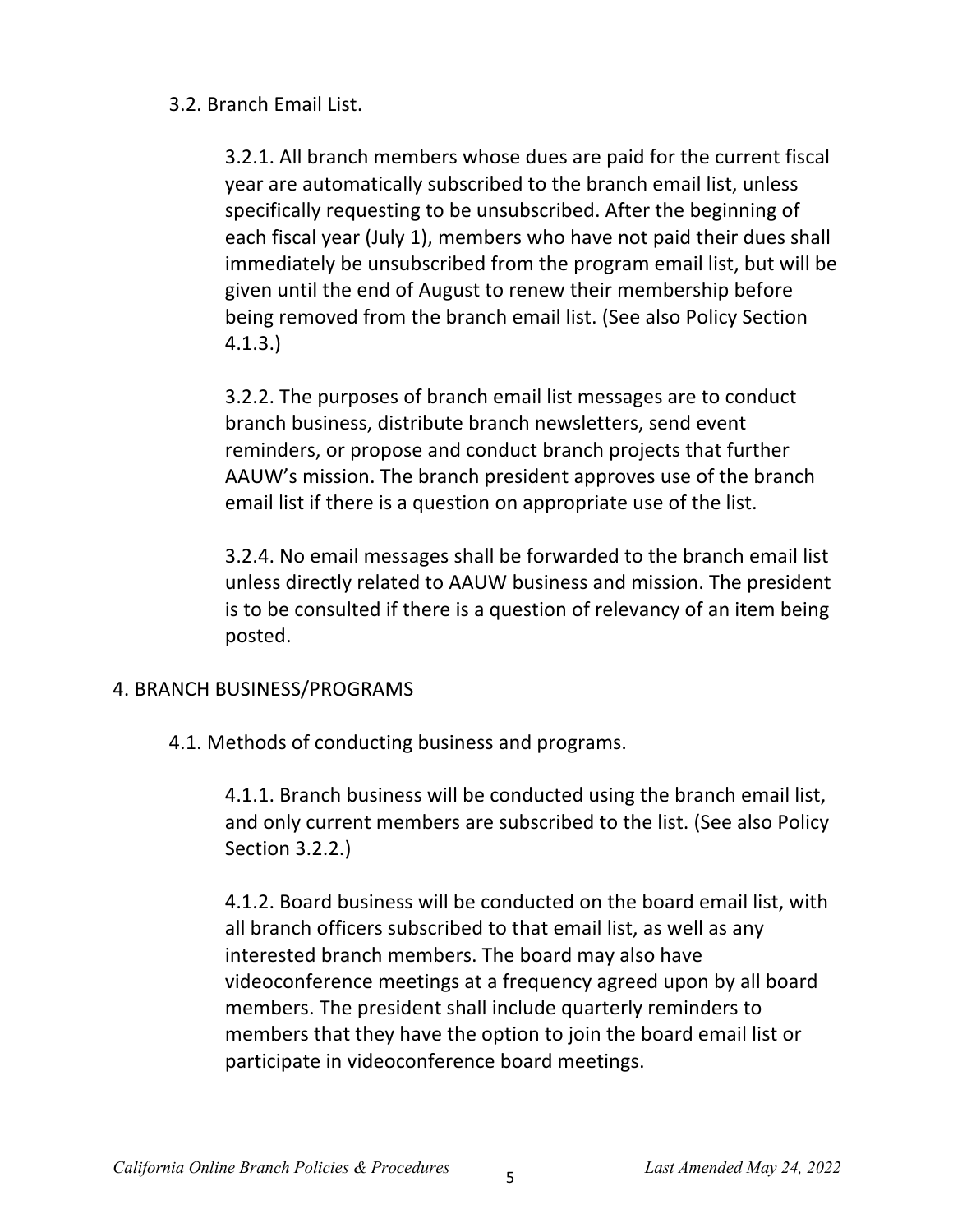4.1.3. Branch program discussions occur on a separate program email list. New members are automatically added to the program email list to encourage their participation. Any member subscribed to the program email list may opt out at any time by contacting the list administrator or using the link at the end of any email message from the list. Once a new fiscal year has begun (July 1), only members whose dues are paid for the new year may participate in branch programs.

4.1.4. Program or board email list discussions are conducted over a period of days and weeks, as defined by the branch officer initiating the business or program.

4.1.5. Because of the inherent flexibility of email list participation, scheduled meetings do not occur unless the board or branch holds a videoconference meeting.

4.1.6. To encourage participation in AAUW activities at the state and national level and to embody the AAUW value of diversity, no inperson or videoconference meeting shall conflict with AAUW or AAUW CA conventions or annual meetings, or major religious holidays, including Maundy Thursday through Easter, the evening preceding the first day of Passover, Rosh Hashanah (two days), Yom Kippur, Christmas, or any other holidays significant to major ethnic or religious groups. (All Jewish holidays begin at sundown the day before.)

4.2. The branch president shall clearly define the timeline for all board and branch business, including how many days will be allowed for discussion and voting.

4.2.1. Board Decisions:

4.2.1.1. Board decisions should be made by consensus, requiring every voting board member to voice support of a proposal for it to be approved. (See Addendum B: Consensus Building Guidelines)*.*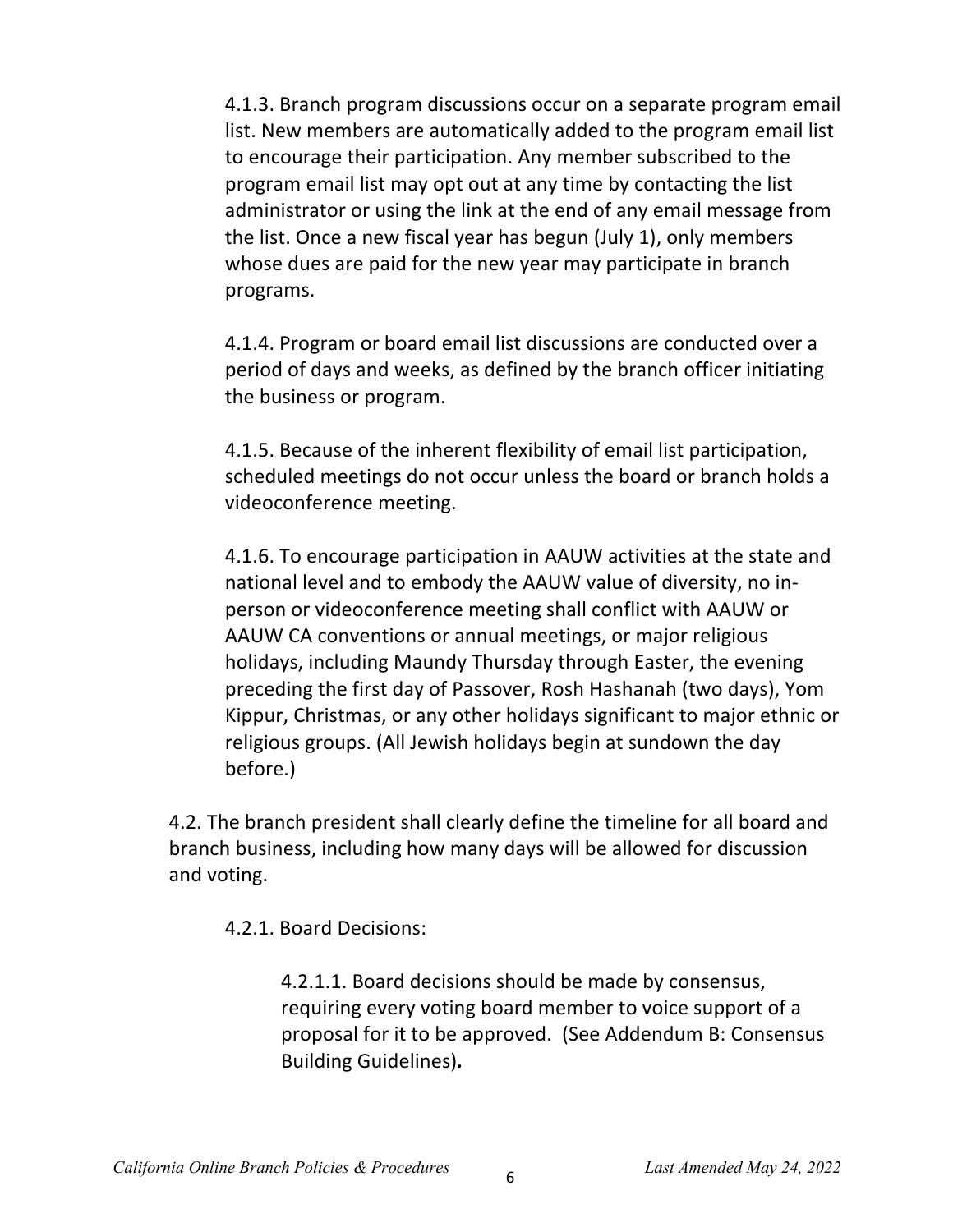4.2.1.2. For business items requiring a formal motion during board email list discussions, the president shall allow a minimum of 4 days for discussion and possible amendments after the motion/second before calling for a vote, and then allow a minimum of 4 days for voting. Should there be an amendment to the motion, voting on both the amendment and the main motion may take place simultaneously.

4.2.2. Branch Voting:

4.2.2.1. Branch votes occur on a voting platform created to ensure that each branch member has the opportunity to vote.

4.2.2.2. Per bylaws Article XIV, Section 1, branch members must be given at least 15 days' notice prior to a call for a vote for any branch business.

4.3. Programs primarily consist of topical group discussions on the program email list or in a scheduled videoconference meeting. The program email list discussions can continue for as many days/weeks as interested members care to participate, or the program chair may establish a timeline.

4.4. Prospective members and/or guests may be temporarily subscribed to the program email list for a period no longer than one month, or included in a videoconference meeting, at the discretion of the president, program chair, or membership chair. Guests may not participate in more than one program discussion per membership year, unless they join the branch.

4.5. Members who do not follow established email list netiquette will receive one warning from an email list moderator/administrator. A member who continues to use an email list inappropriately after being warned will be removed from the email list. (See Addendum A: Netiquette Guidelines.)

4.6. Per bylaws Article IX, Section 2-a, the president shall call for officer elections anytime between March 1 and May 30. At this time other branch business may be conducted including, but not limited to changing branch dues and amending bylaws. The president shall define the timeline for the discussion and voting, as outlined in Policy Section 4.2.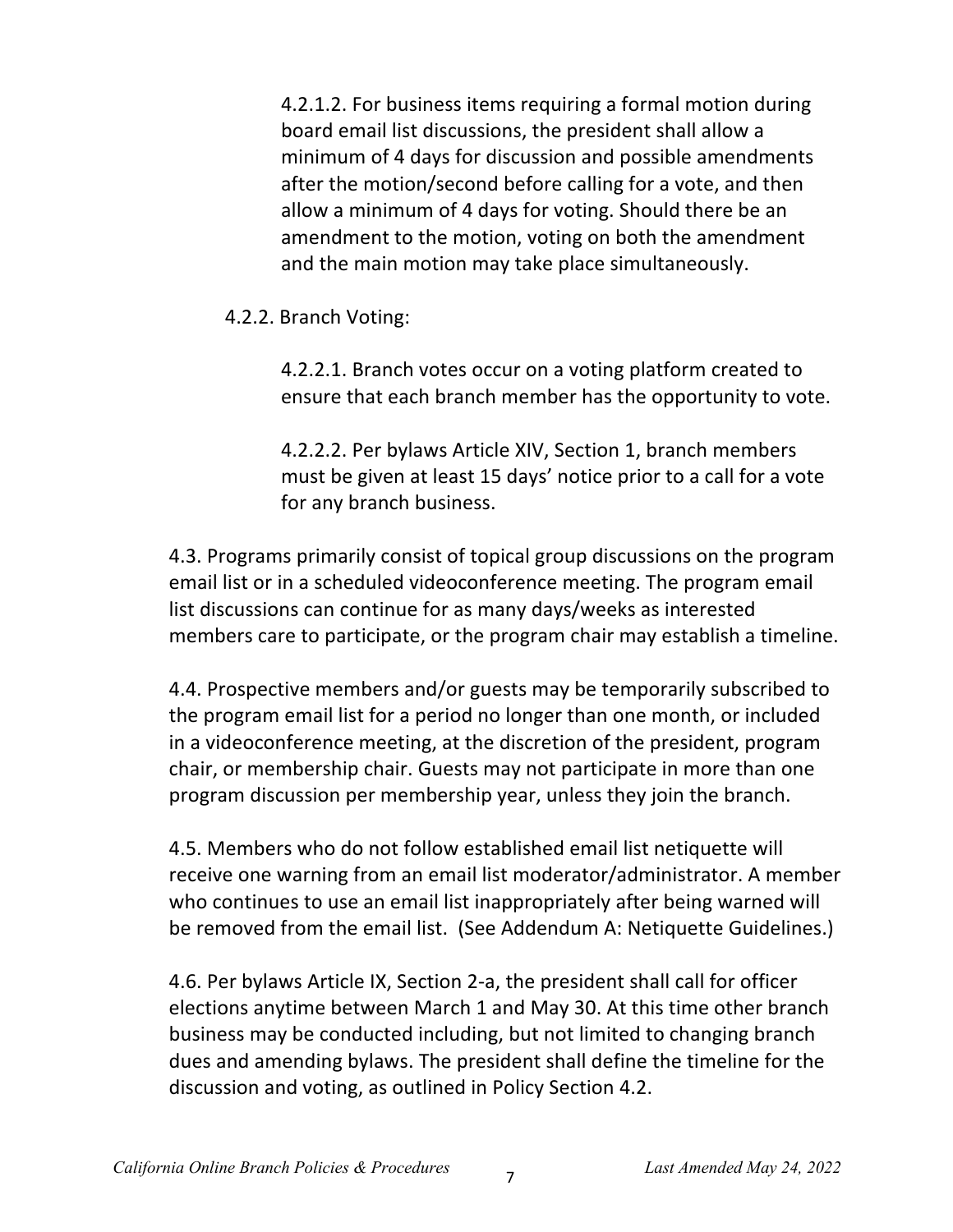### 5. FINANCE

5.1. Bank Account. There shall be two signers for the branch bank account: the branch treasurer and president.

5.2. Financial Review. Branch financial records must be reviewed annually to ensure that record keeping is orderly, accurate and up-to-date. The incoming president will appoint a financial review committee (minimum of 2 people) who are familiar with financial record keeping and have knowledge of accounting procedures. No member shall serve as financial reviewer for more than two consecutive years. By the end of August the financial review committee shall submit to the board a report on the fiscal year ending on June 30.

5.3. Budget.

5.3.1. Budget Approval. The board must approve a branch budget, post it on the branch website, and notify members where to find it no later than September (per bylaws, Article XIII, Section 3). In preparing the budget, the board must take into account:

5.3.1.1. Fiscal health of the branch and all branch fiscal obligations as specified in branch bylaws and policies, including fixed expenses and mandated reserves.

- 5.3.1.2. Realistic estimates of expected income.
- 5.3.1.3. Past budgets and year-end financial reports.
- 5.3.1.4. Branch goals in setting funding priorities.

5.3.2. Reserve. A permanent reserve shall be an amount established by the board at 25 percent of the preceding year's net dues income (not including state and AAUW dues income). Should the base amount fall below 25 percent, an amount sufficient to bring the reserve up to base level shall be a budget item in the next year's budget.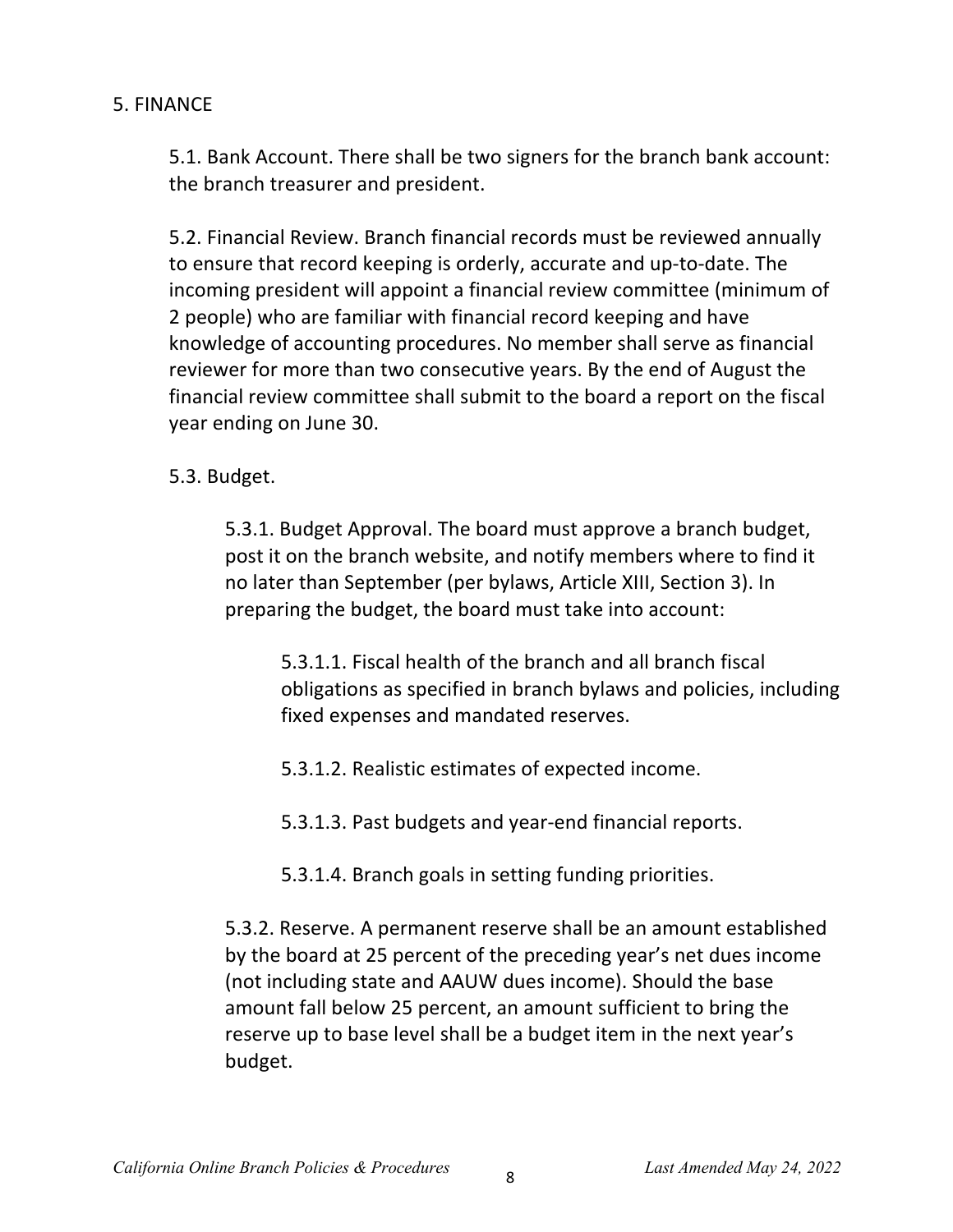5.3.3. Convention Expenses.

5.3.3.1. The branch budget will include an appropriate amount to reimburse some of the expenses of the branch presidentelect for registration, travel, hotel and meals to attend the AAUW CA convention or annual meeting, or national AAUW convention.

5.3.3.2. If the president-elect cannot attend, the board may allocate convention/annual meeting reimbursement funds to another board officer.

5.3.3.3. If no board officer can attend, the board may allocate the funds to any branch member to assist them in attending convention, giving highest priority to first-time convention attendees.

5.3.3.4. Any branch member receiving convention reimbursement is expected to provide a full convention/annual meeting report to all branch members.

5.3.4. President's Gift: The branch budget will include funds for a president's gift for the outgoing president. The amount budgeted will not exceed \$50.

5.3.4.1. A gift whose purchase price benefits an AAUW entity whenever possible, such as a purchase from the AAUW store or an object from an AAUW branch fundraiser. Gifts that do not benefit an AAUW entity may be purchased if no appropriate item benefitting AAUW is available.

5.3.4.2. Should the president prefer, convention reimbursement up to the budgeted amount for the president's gift may be given as a gift.

5.3.5. AAUW Funds Assessment. The AAUW CA assessment for AAUW Funds will be allotted from the branch budget.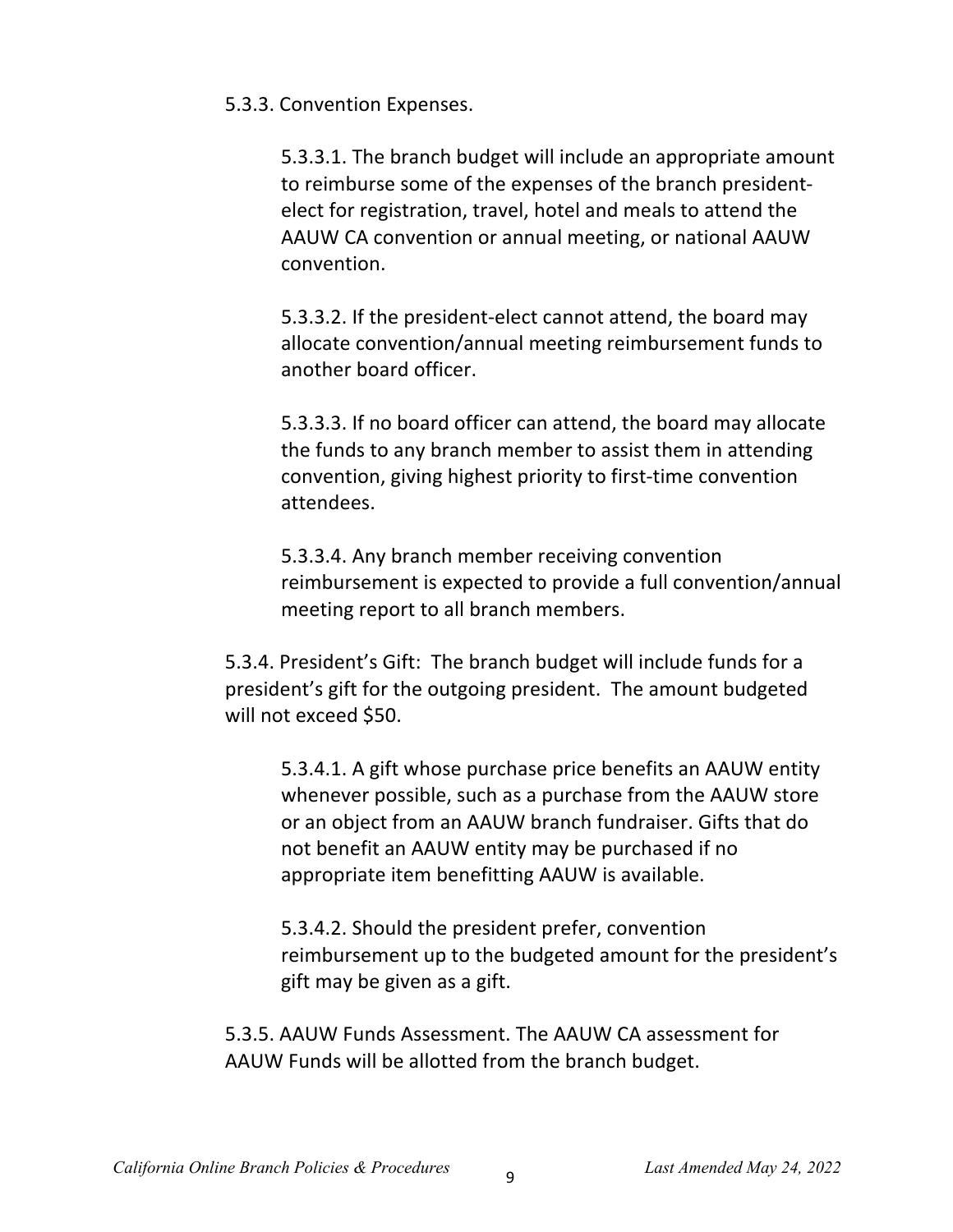5.4. Payment and Reimbursement.

5.4.1. The treasurer shall pay all bills by the due date or within 30 days.

5.4.2. Reimbursement requests should be submitted to the treasurer within 30 days of the date the expense was incurred with the exception of telephone expenses, which may be accumulated over several months if the total expense is under \$25.

5.4.3. Receipts must accompany the request. IRS requires receipts for all individual items exceeding \$25.

5.4.4. Any expenditure over budget requires board approval, with the exception of non-negotiable obligations to AAUW CA or national AAUW.

5.4.5. No member may engage in a contract on behalf of the branch without prior board approval. The branch president is the signer on ALL branch contracts unless another board member has been so authorized by the president. The treasurer shall notify the board whenever an existing contract is approaching its auto-renewal date, allowing the board to consider alternatives before the renewal date.

5.4.6. Program Speaker Fees: If a guest speaker is invited to participate in a program discussion, the speaker must agree to participate at no charge.

5.4.7 In accordance with AAUW policy, the branch will neither raise funds for nor donate to any organization outside of AAUW.

# 6. BOARD OF DIRECTORS, RESPONSIBILITIES IN ADDITION TO THOSE IN THE BYLAWS

6.1. Read and be familiar with these board policies and procedures and the bylaws.

6.2. Be subscribed to the board email list and participate in all board email list discussions and business transactions, with the president establishing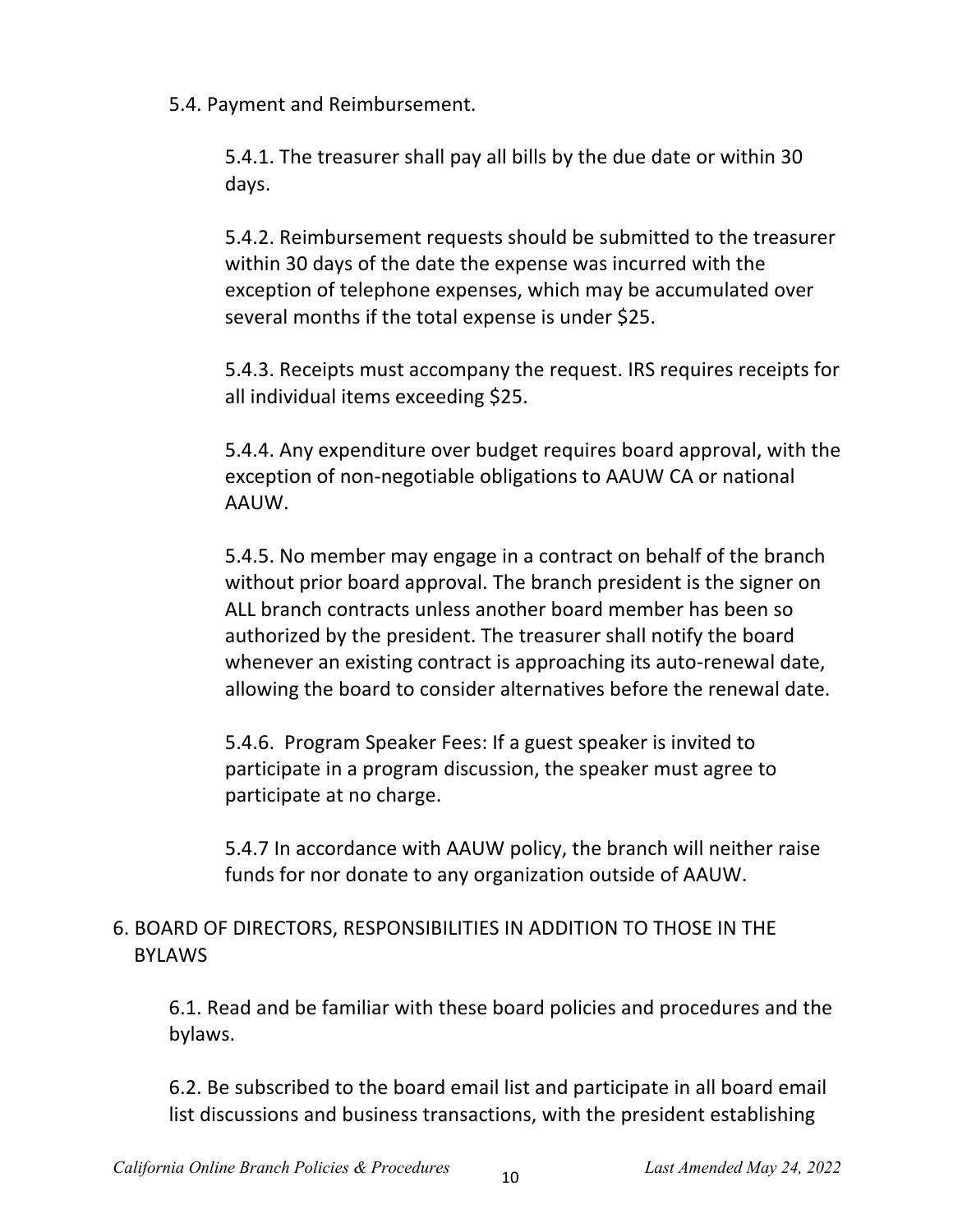the agenda and the range of dates for discussion and votes. If unable to participate for any length of time, a board member is obligated to notify the president.

6.3. Respond promptly on the board email list when board decisions are called for by the president.

6.4. Monitor the branch website, particularly the page(s) pertinent to the officer's position, and send in all requests for website additions, corrections or updates to the communications chair.

6.5. Communicate to branch members by submitting articles to the newsletter and posting on the branch Facebook group as appropriate. To respect members' desire to keep emails to a reasonable level, individual board members' messages to the branch email list should be reserved for announcements of upcoming branch programs and AAUW Funds fundraising campaigns; all other announcements should be made via the newsletter.

6.6. Take responsibility for a program, in coordination with the program VP, as deemed appropriate.

6.7. Coordinate responses to "Contact Us" messages from the branch website. Should multiple officers receive these messages, the first person to respond will cc the others receiving the message, so they all know the inquiry has been answered.

6.8. At the end of term of service in an officer position, meet (via telephone or videoconferencing) with and provide records to the successor.

#### 7. ADMINISTRATIVE CALENDAR

The branch year begins July 1, but the incoming board may begin planning as soon as it is elected.

#### **Summer (June-August):**

- Update website and Welcome document for new members
- Update email list subscriptions and alias forwarding addresses
- Update bank account signatories, as needed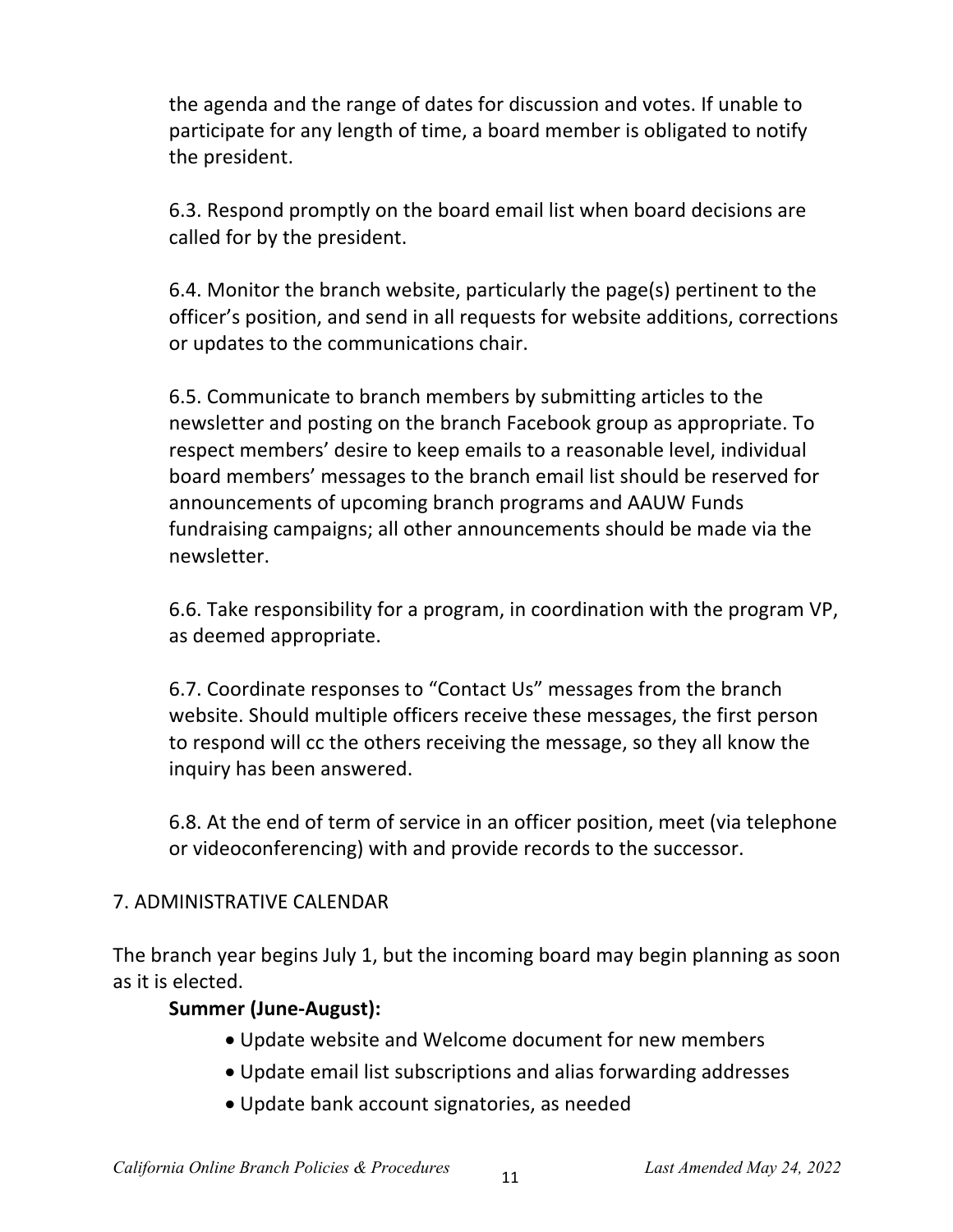- Board sets annual goals and objectives
- Treasurer posts year-end finance report (July 1-June 30)
- Incoming branch president appoints financial reviewers, who will report to the board by the end of August (see Policy Section 5.2)
- Board approves budget (see Policy Section 5.3)
- President invites members to participate in e-mail lists

# **Autumn (September-November)**

- Board committee reviews documents (see Policy Section 1)
- Treasurer posts Q1 financial report (July-Sept)
- AAUW Funds VP holds fundraising drive to meet state deadlines for calendar year credit

# **Winter (December-February)**

- Nominating committee is appointed
- Treasurer posts Q2 financial report (Oct-Dec)
- Branch named gift honoree selected
- Plan branch social gathering at state convention or annual meeting

# **Spring (March-June)**

- Treasurer posts Q3 financial report (Jan-Mar)
- Social gathering at state convention or annual meeting
- Officer elections and other branch voting (see Policy Section 4.5)
- Send renewal invoices to members

## 8. OUTSIDE ORGANIZATIONS AND ENDORSEMENTS

8.1. As noted in Policy Section 5.4.7, no financial donations of any kind shall be made to outside organizations.

8.2. No outside organization shall be allowed to promote its own fundraising activities within the branch.

8.3. Information concerning any organization other than AAUW shall not be posted on the branch website, unless relative to a program or activity in which there is a collaboration with AAUW or AAUW CA.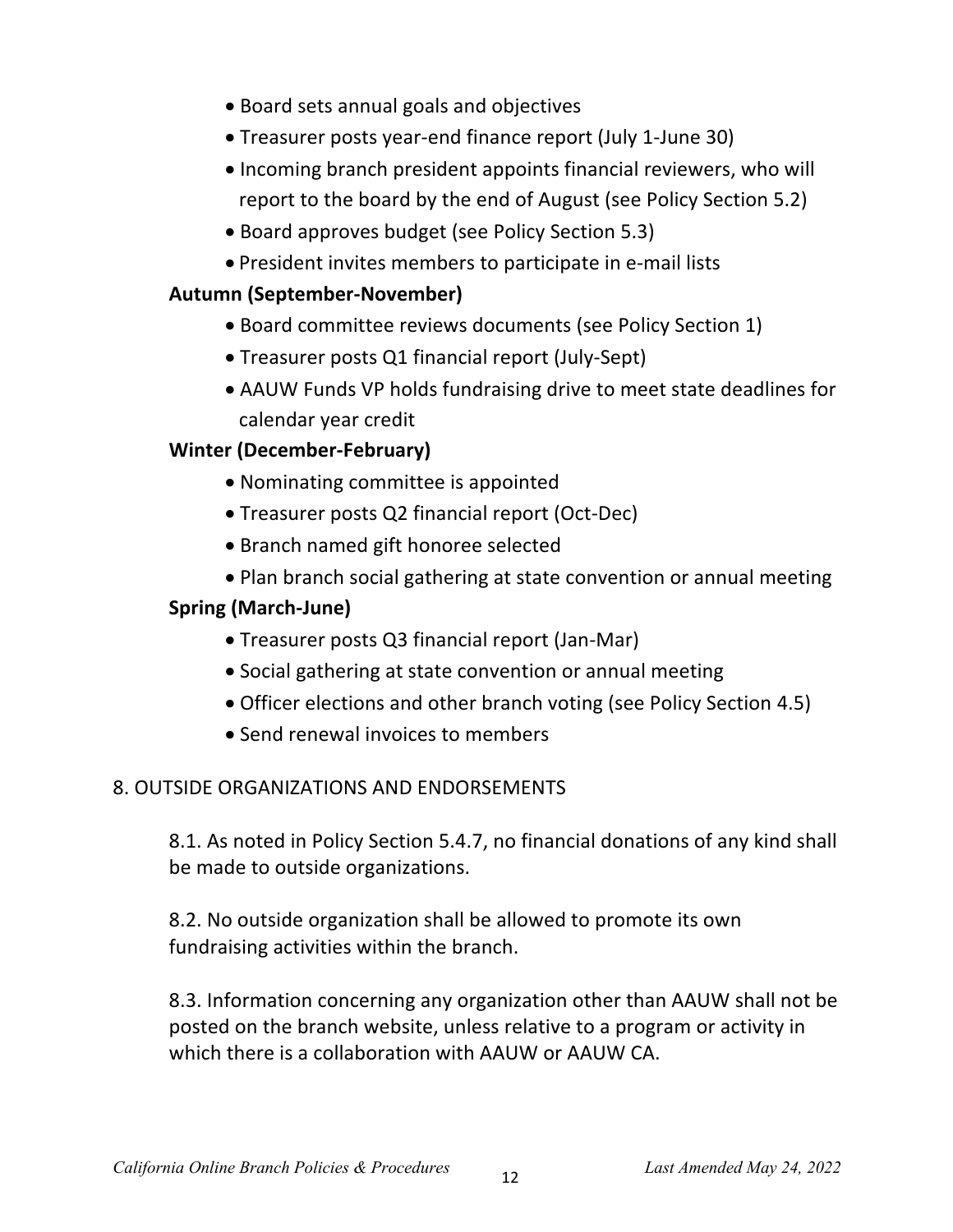8.4. The branch membership directory shall not be made available to any outside organization for recruiting or solicitation.

8.5. As a non-partisan organization, the branch shall not endorse partisan candidates for political office. Endorsement of non-partisan candidates at the state and local level are is governed by AAUW CA Public Policy Guidelines.

### 9. ELECTED OFFICERS

9.1. PRESIDENT. The president is the branch's administrator, coordinator and strategic planner. The president believes in the philosophy of AAUW and has faith in the branch members. To qualify for this position the president must have served on the board of this branch or another AAUW branch at some time. The president:

9.1.1. Serves as the official representative of the branch in activities of AAUW at all levels. (See bylaws Article X, Section 2-b.) and signs all official documents for the branch (e.g., contracts, etc.).

9.1.2. Presides over all branch and board business, clearly defining the timeline for all email list discussions, motions, and votes according to policies and procedures (see Policy Section 4.2). Sends quarterly invitations to all branch members that any who are interested may join the board email list (see Policy Section 4.1.2).

9.1.3. Ensures there are quarterly minutes on all branch and board business, to be posted on the branch website. The president may write these minutes or delegate the responsibility of keeping minutes to another person.

9.1.4. Calls business sessions of the branch in accordance with the provisions of the branch bylaws.

9.1.5. Appoints the chairs of all task forces and committees.

9.1.6. Interprets the objectives of AAUW to the members and to the public.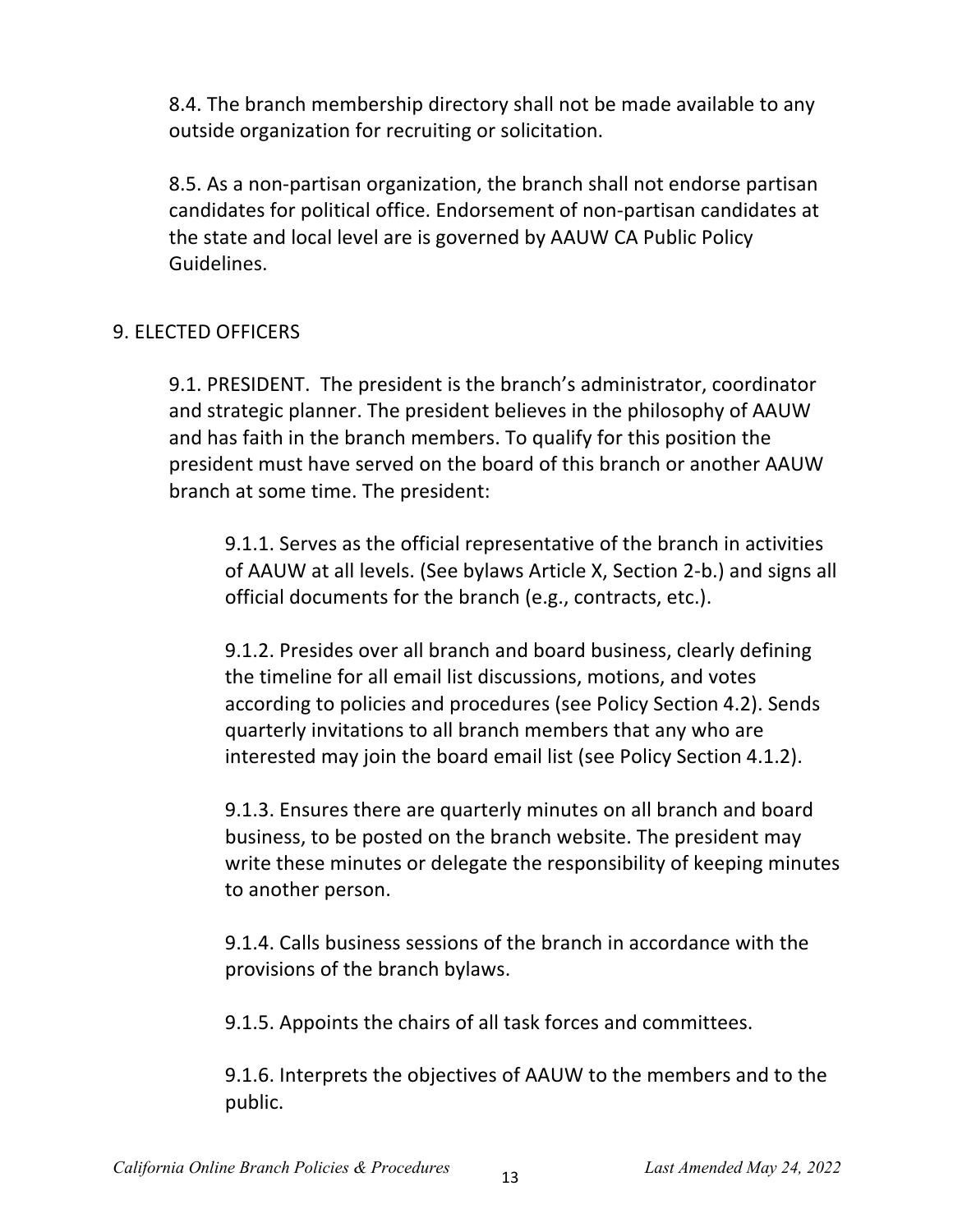9.1.7. Submits a list of incoming and continuing branch officers and chairs to AAUW CA and AAUW. Notifies AAUW CA and AAUW of any changes in branch officers or chairs throughout the year.

9.1.8. Ensures that all AAUW or AAUW CA deadlines are met. Submits the documentation required in the event of any AAUW or AAUW CA branch recognition program.

9.1.10. Ensures that the branch bylaws are in conformity with the AAUW bylaws and with AAUW CA bylaws.

9.1.10. In July appoints a financial review committee to prepare a report of the previous fiscal year's finances for board review by the end of August. (See Policy Section 5.2).

9.1.11. Serves as an ex-officio member of all committees except the nominating committee.

9.1.12. Attends state conventions and other AAUW meetings to the extent possible and reports on these conventions and meetings to branch members.

9.1.13. Creates a harmonious climate for cooperative interrelationships among board members.

9.1.14. Encourages member participation in the branch.

9.1.15. Knows and implements best business-practices, procedures and processes.

9.1.16. Assists with updating this job description and any procedures with which s/he has had experience.

#### 9.2. TREASURER

9.2.1. Submits a proposed budget to the board for its review and approval according to the timeframe requirements of the bylaws (Article XIII, Section 3). (See also Policy Section 5.3.)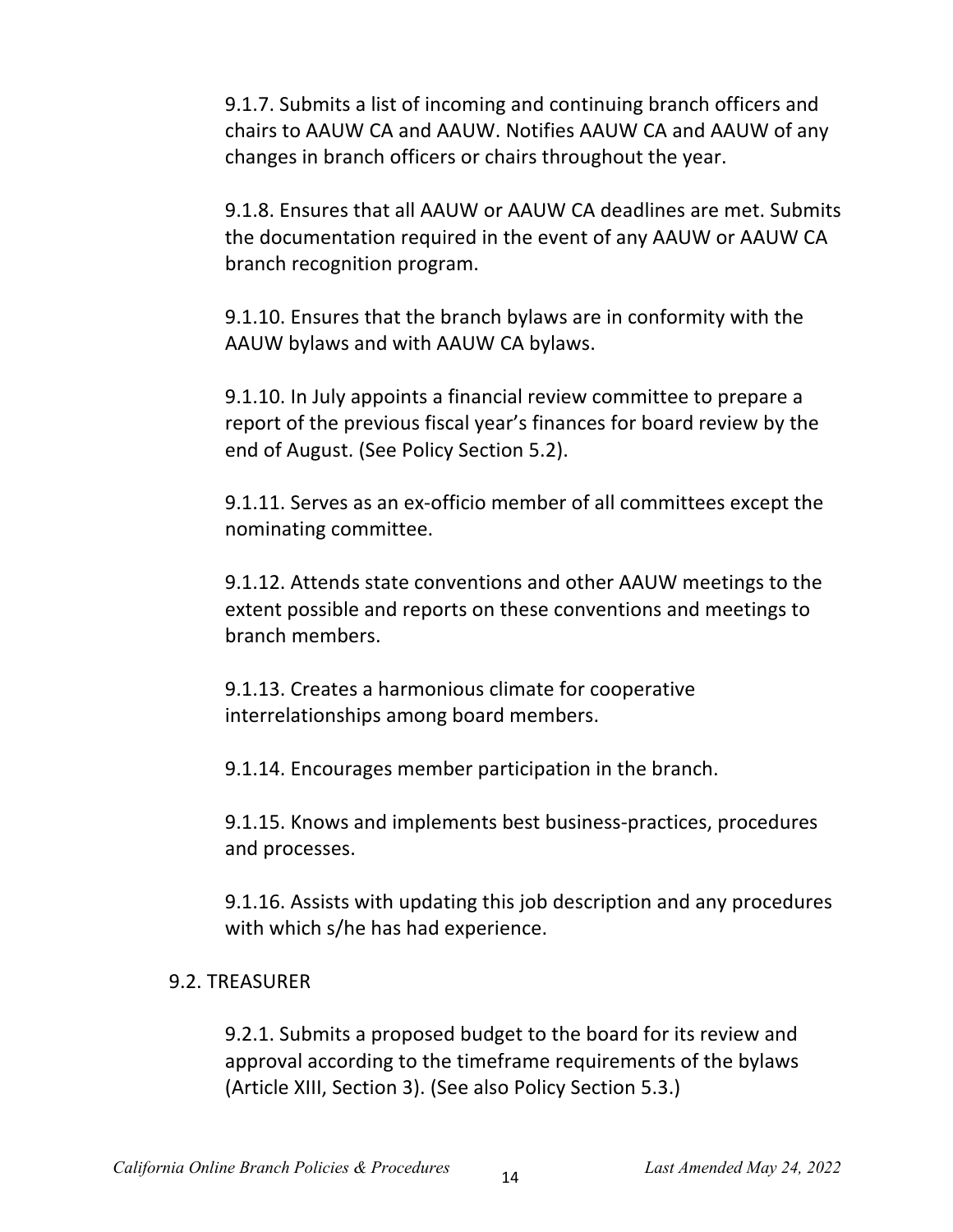9.2.2. Receives all monies due the branch from national AAUW, bank transfers, or a check written to the branch.

9.2.3. Keeps an accurate set of financial records.

9.2.4. Manages the branch's bank account and branch debit card.

9.2.4.1. Initiates paperwork when officers change making the current president and treasurer signers on the branch accounts (see Policy Section 5.1).

9.2.4.2. Ensures that AAUW has current bank account information for automatic deposit of branch dues received by AAUW.

9.2.5. Pays all bills provided for in the budget in accordance with Policy Section 5.4. Notifies the board when an existing contract's auto-renewal date approaches, allowing the board time to consider alternatives before the renewal date.

9.2.6. Handles tasks related to membership and dues in coordination with the membership vice president.

9.2.6.1. Sends out dues renewal notices at a time agreed upon by the board.

9.2.6.2. When a new member pays dues to join the branch, sends the new member a welcoming acknowledgement of receipt of the dues and notifies the membership VP (see Policy Section 9.4.3.).

9.2.6.3. For dues paid by check, submits national or state portion of the dues to those entities as required.

9.2.7. Presents the board with quarterly financial reports within two weeks of the close of each quarter, which shall then be posted on the branch website.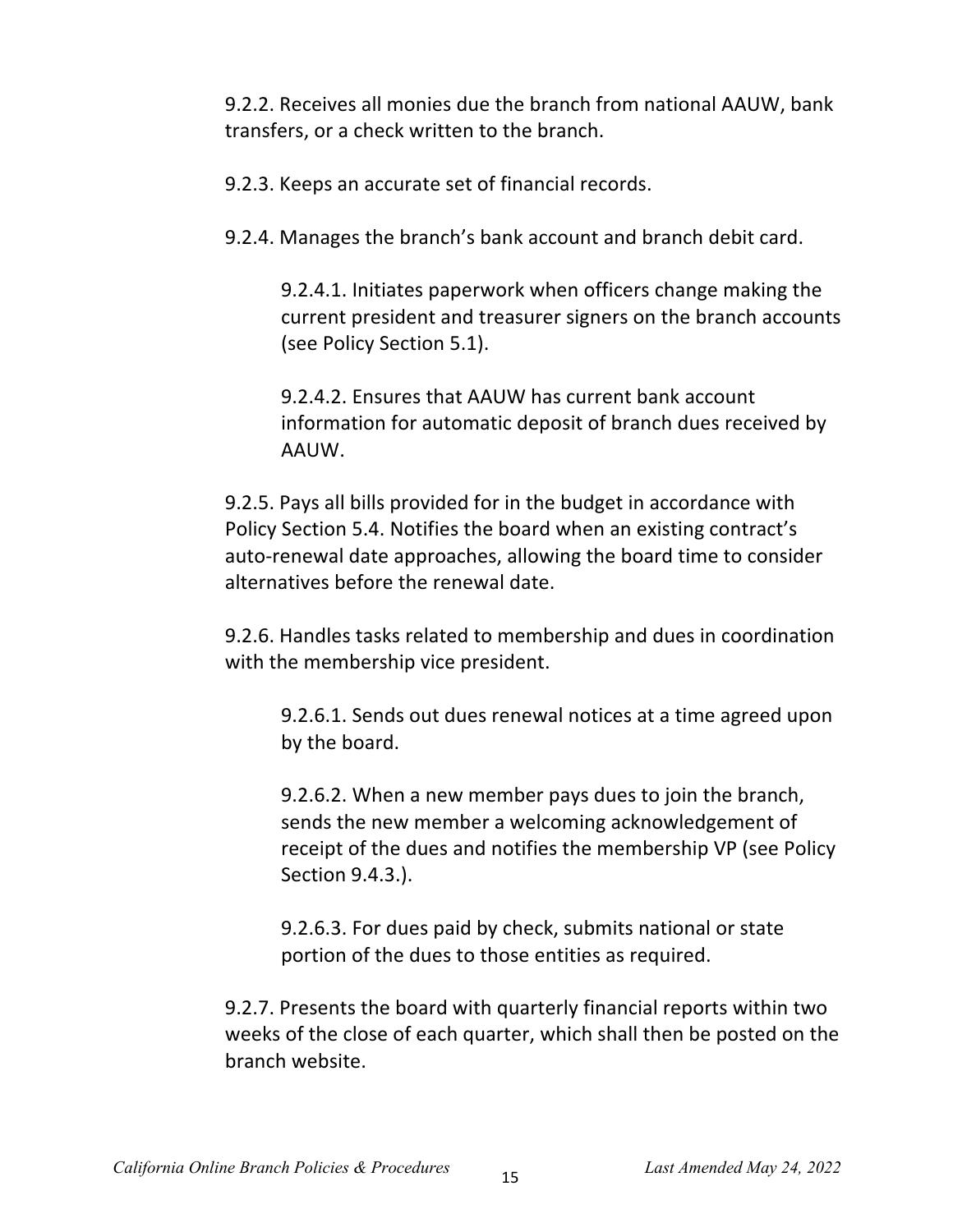9.2.8. Retains all branch financial records for a period of seven years or in accordance with IRS regulations.

9.2.10. Provides all required records to the financial review committee as requested.

9.2.10. Pays the AAUW CA insurance and Funds Assessments before due dates.

9.2.11. Files federal and California tax forms and CA Attorney General Form RRF-1 as required.

9.2.12. Purchases president's gift and delivers it before the end of the fiscal year. (See Policy Section 5.3.4.)

9.2.13. Assists with updating this job description and any procedures with which s/he has had experience

9.2.14. Performs other duties as requested by the president or the board.

[Check AAUW and AAUW CA websites for additional resources for this officer position.]

#### 9.3. PROGRAM VICE PRESIDENT

9.3.1. Coordinates branch programs that promote AAUW's mission to advance equity for women and girls, incorporating AAUW and AAUW CA program priorities. Manages branch program discussions according to the following procedures:

9.3.1.1. Sends communications chair all program dates and details as soon as they are available to be added to the calendar for the branch website.

9.3.1.2. Announces each new program on the branch email list at least one week before the program begins, offering members the opportunity to opt in or out of the program email list for the discussion. (See Section 4.)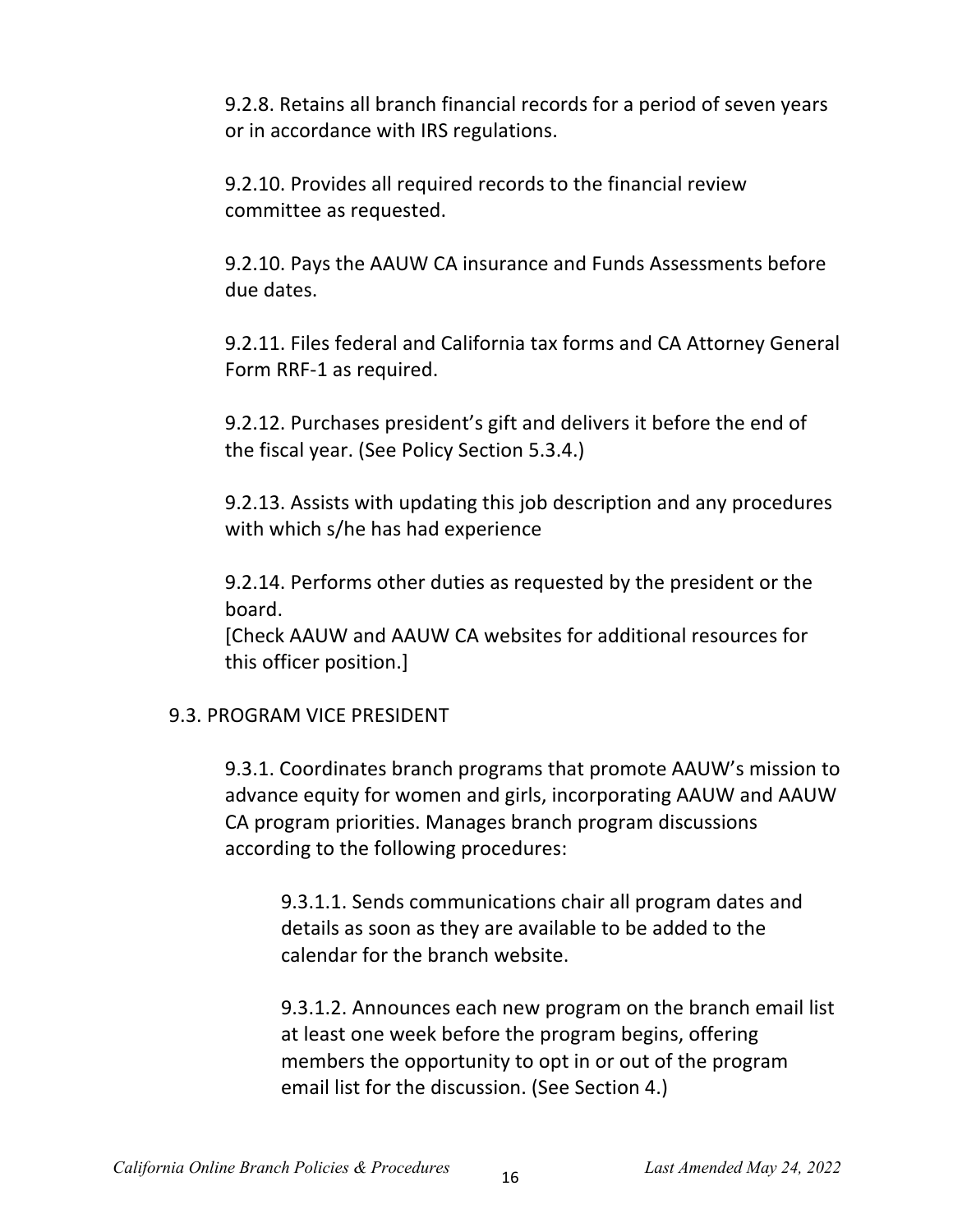9.3.1.3. Begins each program discussion with a welcome that introduces guest speakers (if any) and, if not already visible from a videoconference platform, a list of participants.

9.3.1.4. Moderates the discussion or assigns a moderator. Allows a program email list discussion to last as many days/weeks as the participants' interest carries it, but intervenes as necessary with netiquette reminders. (See Addendum B: Netiquette Guidelines.)

9.3.1.5. At the end of a program, submits updates for the program page on the branch website.

9.3.1.6. Before any program occurring at the beginning of the year (July 1-August 31), confirms all participants have paid branch dues for the year. (See Policy Section 4.1.3)

9.3.2. In the absence of the President and President-elect presides over the branch and acts as president.

9.3.3. Writes articles for the branch newsletter.

9.3.4. Assists with updating this job description and any procedures with which s/he has had experience.

9.3.5. Performs other duties as requested by the president or the board.

[Check AAUW and AAUW CA websites for additional resources for this officer position.]

#### 9.4. MEMBERSHIP VICE PRESIDENT

9.4.1. Works with the communications chair and treasurer to keep the membership roster and branch email list current and accurate; presents the board with quarterly membership reports; ensures that branch records match AAUW membership records; and works with AAUW staff to correct errors.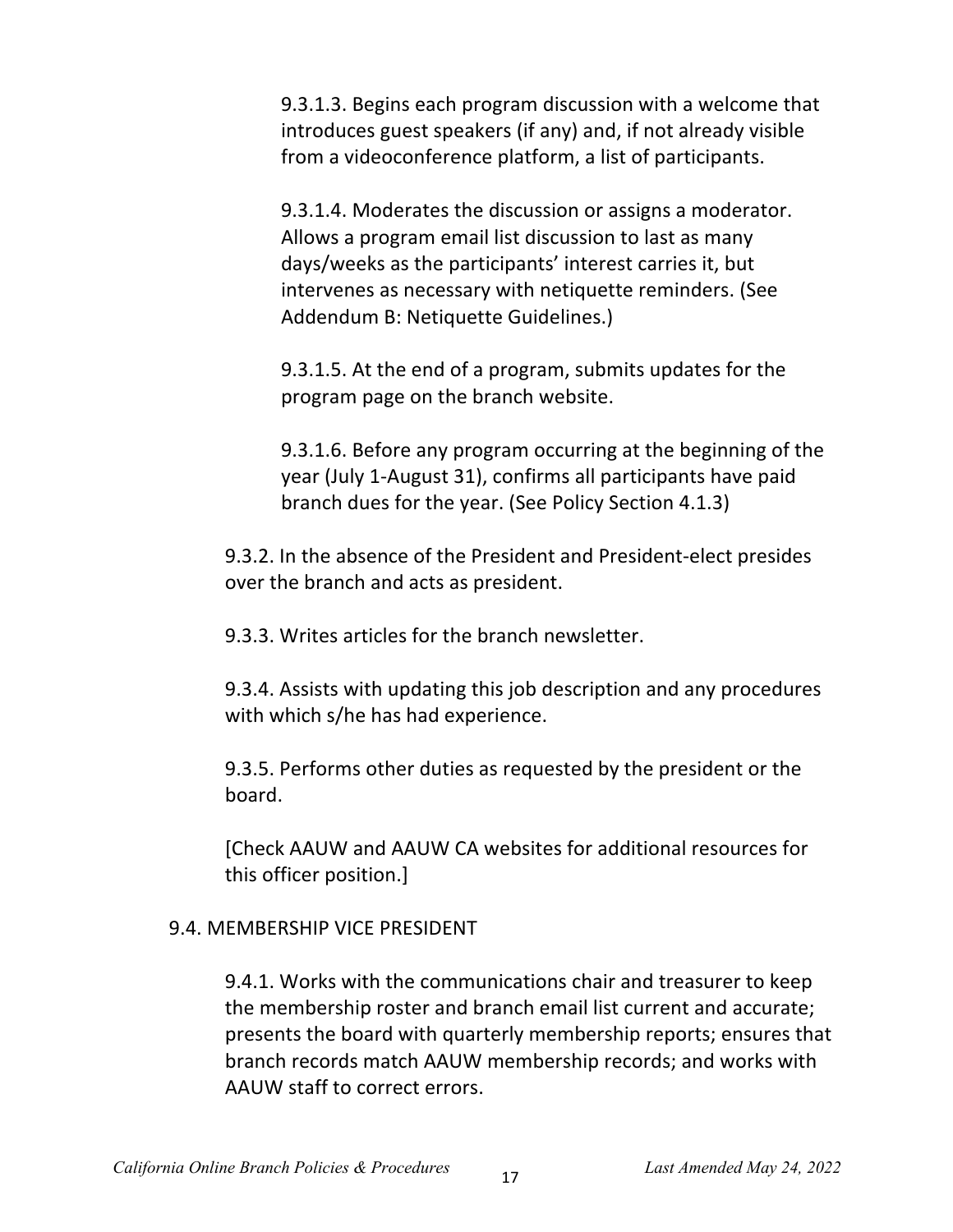9.4.2. At the beginning of the year, updates the Welcome document with the current branch officer list, and continues to update it as needed throughout the year. Gives the updated document to the communications chair to post in the Members Only section of the branch website as a resource guide for all members.

9.4.3. Uses the following procedure to welcome new members:

9.4.3.1. Receives notification from treasurer or national AAUW of a new member joining the branch.

9.4.3.2. Notifies the email list administrator to subscribe the new member to the branch and program email lists.

9.4.3.3. Sends the new member a welcome message document with information about how the branch operates and the password to the Members Only section of the website.

9.4.3.4. Announces and welcomes a new member in the next newsletter, and submits a new member profile for the newsletter as soon as possible.

9.4.4. Initiates and coordinates branch recruitment and retention efforts. Keeps records of when new members join to be able to calculate retention rates.

9.4.5. Coordinates membership renewals, working with the treasurer who sends dues invoices.

9.4.5.1. Makes contact with non-renewals in July and August to determine if they intend to renew.

9.4.5.2. Informs the email list administrator regarding removal of non-renewals from the program list on July 1 and all email lists at the end of August. (See Policy Section 3.2.1)

9.4.6. Coordinates branch gathering at the state convention or annual meeting.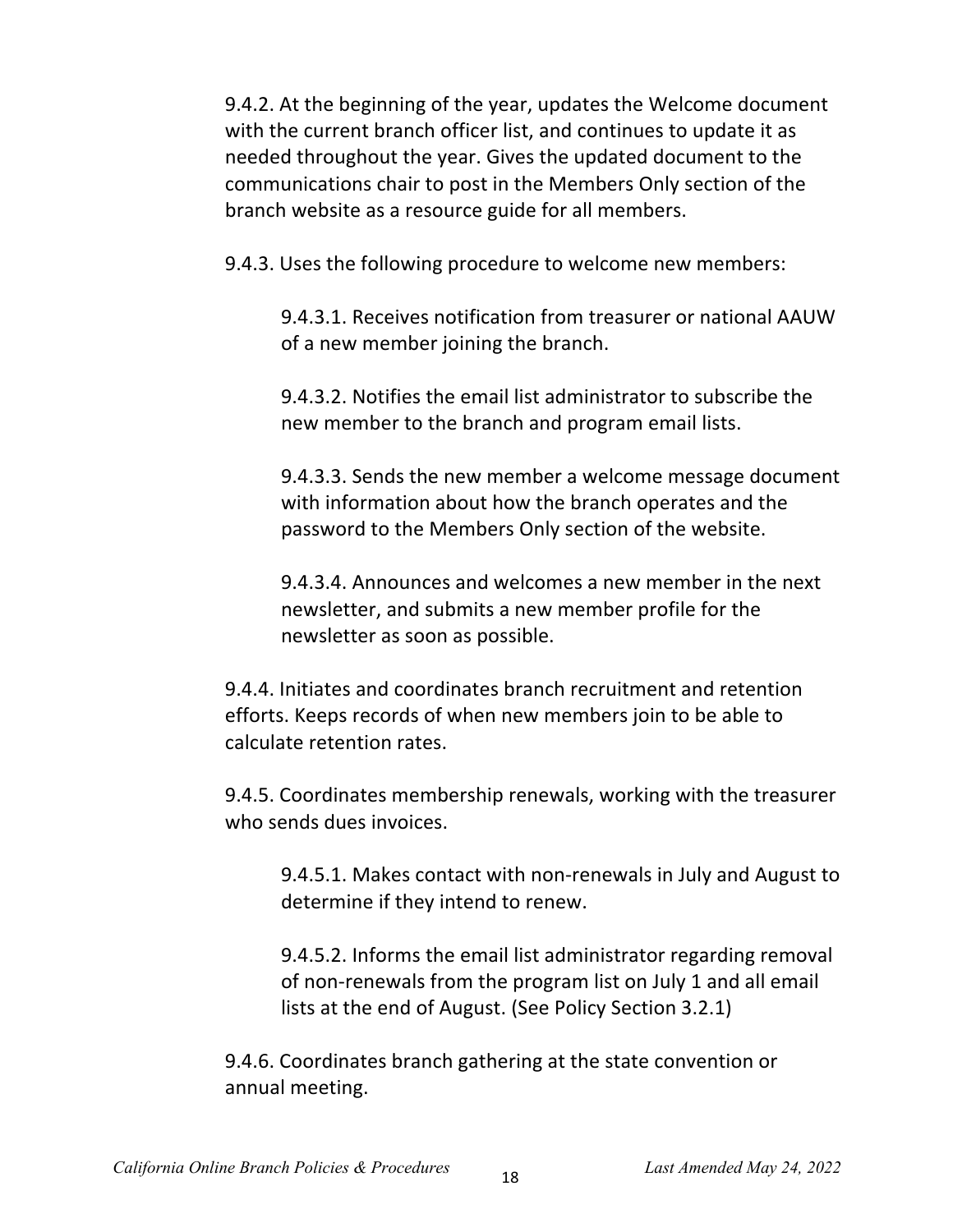9.4.7. Maintains accurate database record of branch members' information, and contacts members for missing or outdated information.

9.4.8. When emails to a member bounce, contacts the member by telephone to get current email address and ensures their national AAUW record is updated with the new information.

9.4.9. Writes newsletter articles welcoming new members, working on recruitment and retention.

9.4.10. Assists with updating this job description and any procedures with which s/he has had experience.

9.4.11. Performs other duties as requested by the president or the board.

[Check AAUW and AAUW CA websites for additional resources for this officer position.]

#### 9.5. AAUW FUND VICE PRESIDENT

9.5.1. Educates the branch about the programs of the AAUW Funds, using the branch website, newsletter articles, and the branch social media.

9.5.2. Plans and coordinates fund raising activities for the AAUW Funds, encouraging members to donate directly via the AAUW website.

9.5.3. Recommends to the board where AAUW Funds contributions should be designated, which is then communicated to the membership in the fundraising drive.

9.5.4. Recommends to the board any branch named gift honorees.

9.5.4.1. Asks for branch members' suggestions no later than January.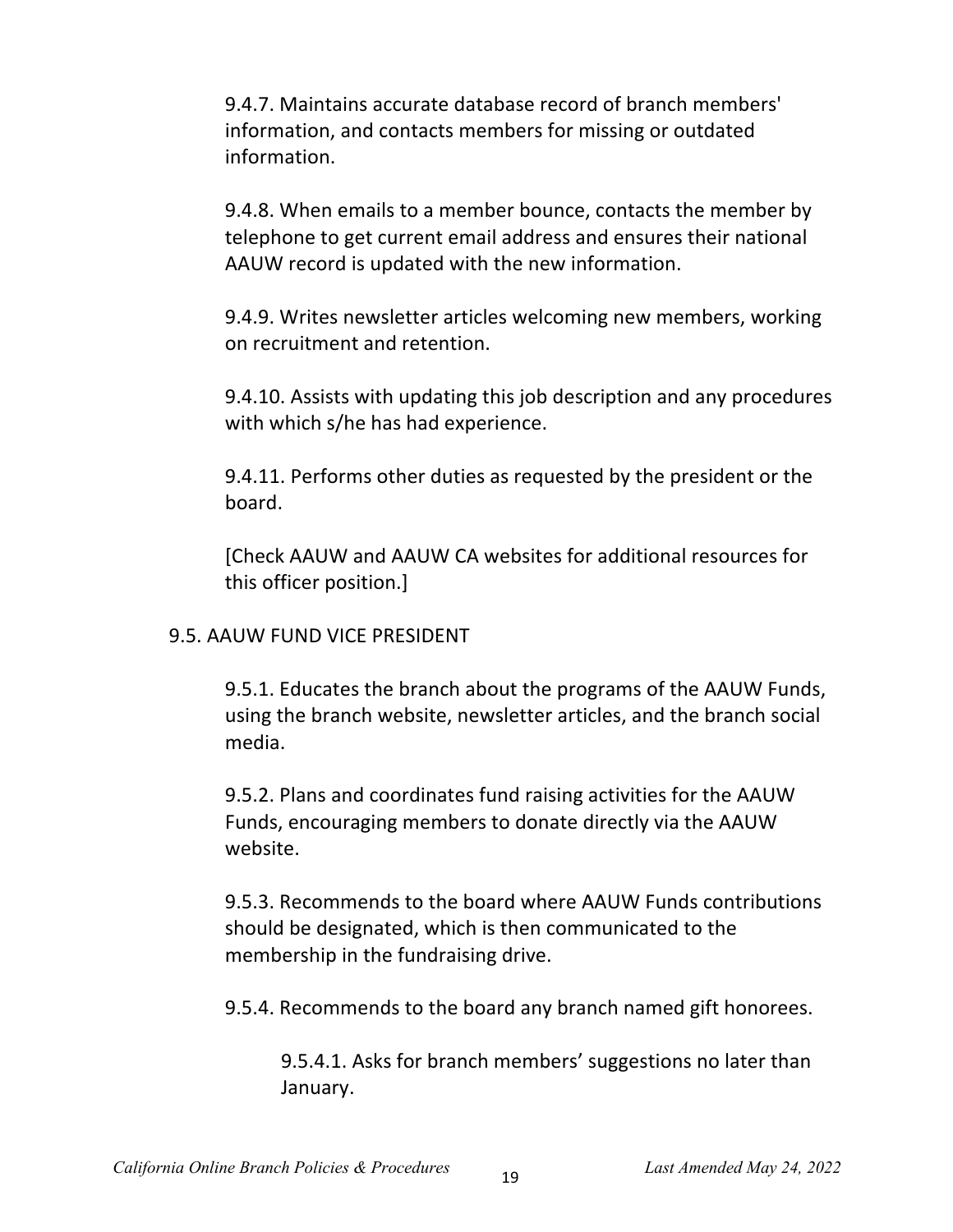9.5.4.2. Presents those suggestions to the board for a vote.

9.5.4.3. Current sitting members of the board are not eligible to be named a branch gift honoree.

9.5.5. Thanks all branch donors by recognizing them in the branch newsletter and/or by sending them personal notes.

9.5.6. Assists with updating this job description and any procedures with which s/he has had experience.

9.5.7. Performs other duties as requested by the president or the board.

[Check AAUW and AAUW CA websites for additional resources for this officer position.]

#### 9.6. PRESIDENT-ELECT

9.6.1. Serves in the capacity of president in the event the president is unable to serve or is absent.

9.6.2. Attends state convention/meetings and other AAUW meetings to the extent possible and reports on these events to the branch membership.

#### 10. APPOINTED OFFICERS/CHAIRS AND COMMITTEES

10.1. COMMUNICATIONS Chair and Committee

The communications chair is responsible for the overall technology and communications strategy to support the operations of the branch, and to maintain the website and social media in a way that enhances visibility of AAUW's mission and branch programs. The tasks involved may be delegated to others on a communications committee as appropriate. The communications chair:

10.1.1. Recommends specific technology and communications solutions to the board for their approval.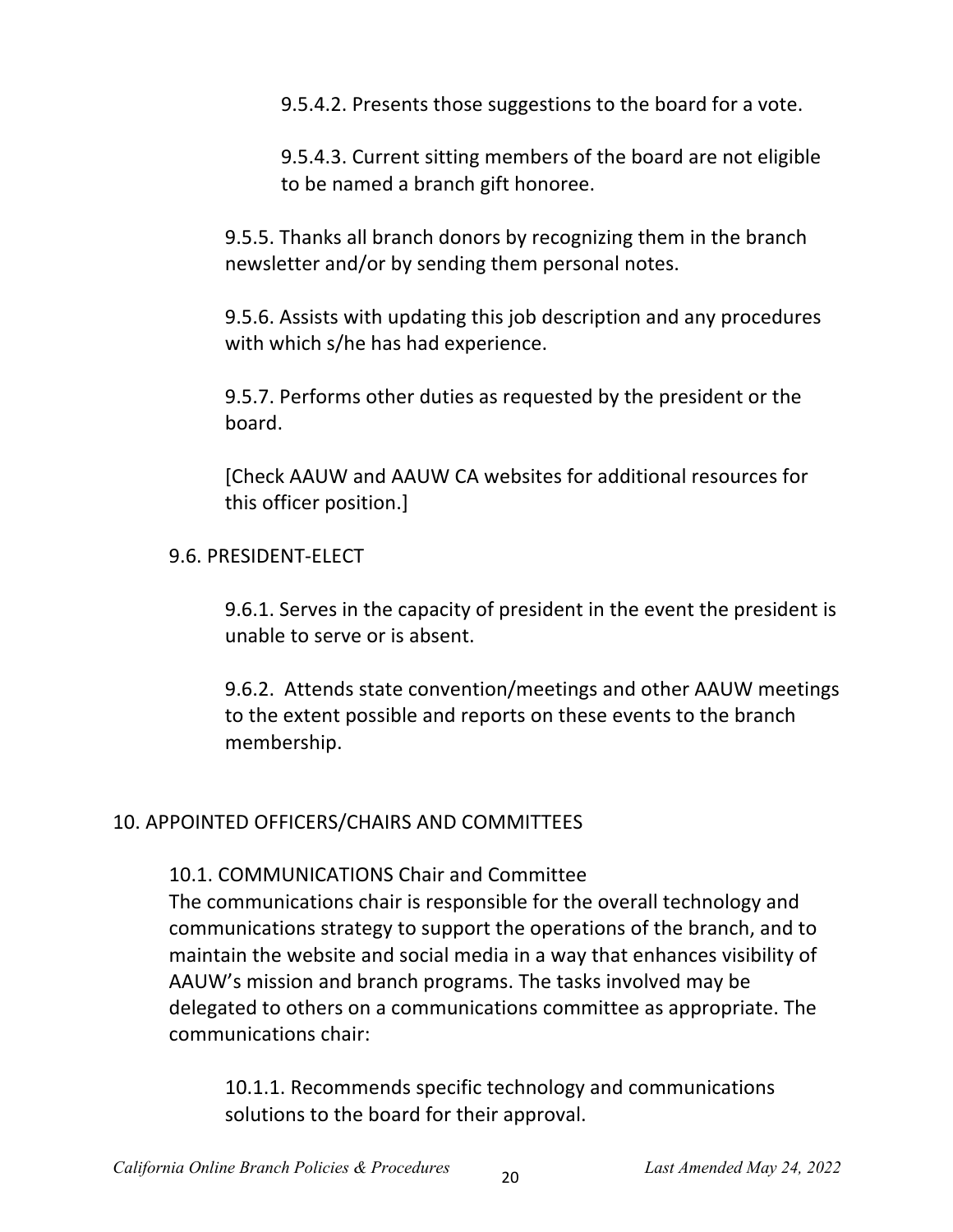10.1.2. Ensures that branch officers' submissions for updates to the website are handled promptly.

10.1.3. Manages all email list subscriptions in coordination with the Membership and Program VPs. Manages email alias (e.g., president@aauwcaonline.org) forwarding addresses.

10.1.4. Recommends and ensures implementation of a voting platform for branch elections. Monitors the integrity of the voting process in collaboration with the Nominating Committee Chair.

10.1.5. Acts as the web manager for the branch website at www.aauwcaonline.org. This includes maintaining historical records of branch activities, listing board officers, committee members, AAUW Funds honorees, etc.

10.1.6. Acts as a mentor to other branch members, particularly board members, on the use of implemented solutions and other technology to improve the efficiency and effectiveness of the branch.

10.1.7. Ensures that the president has current record of all website and email list administrative passwords, as well as domain management contact information.

10.1.8. Assists with updating this job description and any procedures with which s/he has had experience.

10.1.9. Performs other duties requested by the president or the board.

[Check AAUW and AAUW CA websites for additional resources for this officer position.]

10.2. NOMINATING Chair and Committee

10.2.1. Composition: A minimum of two members, at least one of whom shall be a board member, up to a maximum of 5 members,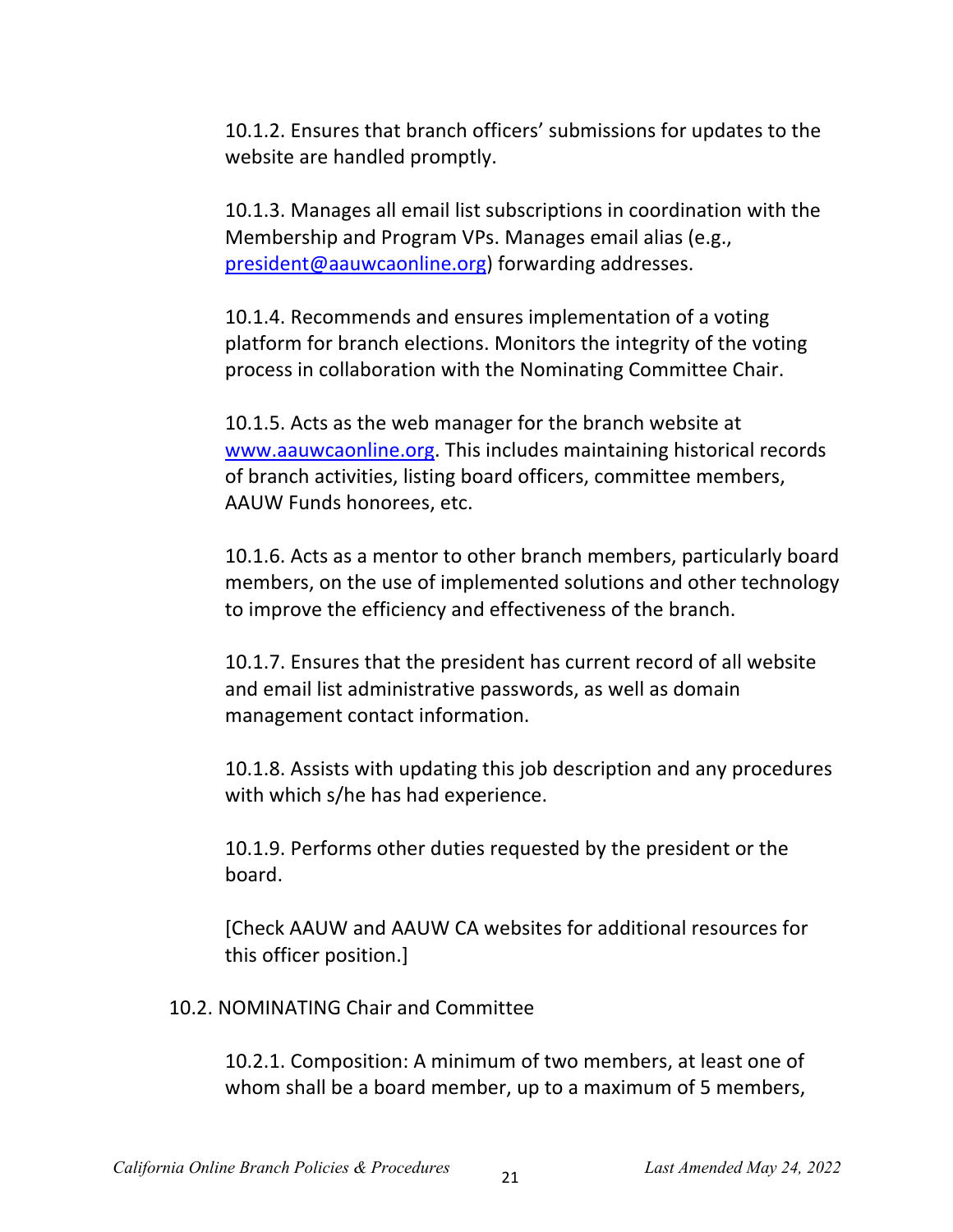appointed as described in Article IX of the bylaws. The Branch president may not serve on the nominating committee.

10.2.2. Selection of the Chair: The board member on the committee is the chair. If there is more than one board member on the committee, the president names the chair from among them.

10.2.3. Term of service: From the time of appointment until officer elections, for a maximum of two consecutive terms.

10.2.4. Desirable qualifications:

10.2.4.1. Branch member for at least two years.

10.2.4.2. Active in the branch for at least the past two years, preferably having previous board or committee experience.

10.2.5. Duties of the Chair

10.2.5.1. Chair business sessions of the committee.

10.2.5.2. Emphasize confidentiality.

10.2.5.3. Instruct the committee on the elected positions to be filled and the qualifications desired for each office.

10.2.5.4. Set deadline for completing the slate.

10.2.5.5. Keep in close touch with committee members.

10.2.5.6. Send the slate to the president, allowing enough time for it to be presented to the branch as stated in the branch bylaws.

10.2.5.7. See that all written items in the hands of committee members about members' qualifications and personalities are destroyed as soon as the committee finishes its work.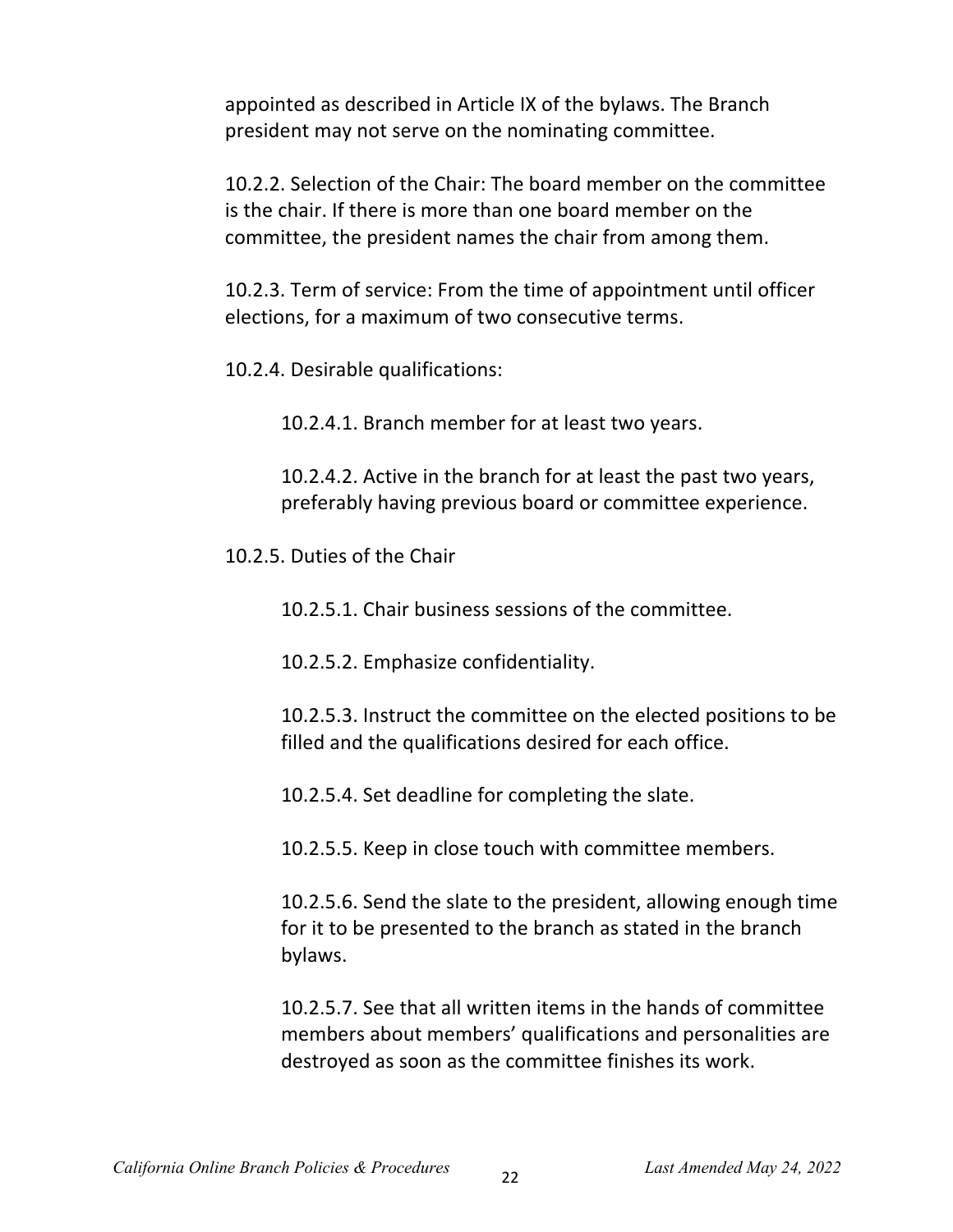10.2.5.8. Submit a final report to the president with suggestions for the coming year.

#### 10.2.6. Duties of the Committee

10.2.6.1. Become familiar with the duties of the elected positions for which they are selecting candidates: president, treasurer, program VP, membership VP, and AAUW Funds VP. See bylaws Article X, and Policy Section 9.

10.2.6.2. In considering candidates for branch president, candidates must have served on the board of this branch or some other AAUW branch at some time (see Policy Section 9.1). Other officers are required to have been branch members for at least one year.

10.2.6.3. Respect the confidentiality of the committee work.

[Check AAUW and AAUW CA websites for additional resources for this committee.]

10.3. PUBLIC POLICY Chair and Committee

10.3.1. Committee Composition. The public policy committee is a standing committee of the board with an appointed chair and others as the board deems necessary.

10.3.2. Public Policy Committee Chair. The public policy chair, under the direction of the board and within the scope of the national AAUW and AAUW CA public policy programs does the following:

10.3.2.1. Works with the AAUW CA public policy chair to further the public policy programs of AAUW CA and National.

10.3.2.2. Acts as a resource to branch members, keeping them informed of national and state AAUW public policies, voter education programs, and recommended actions.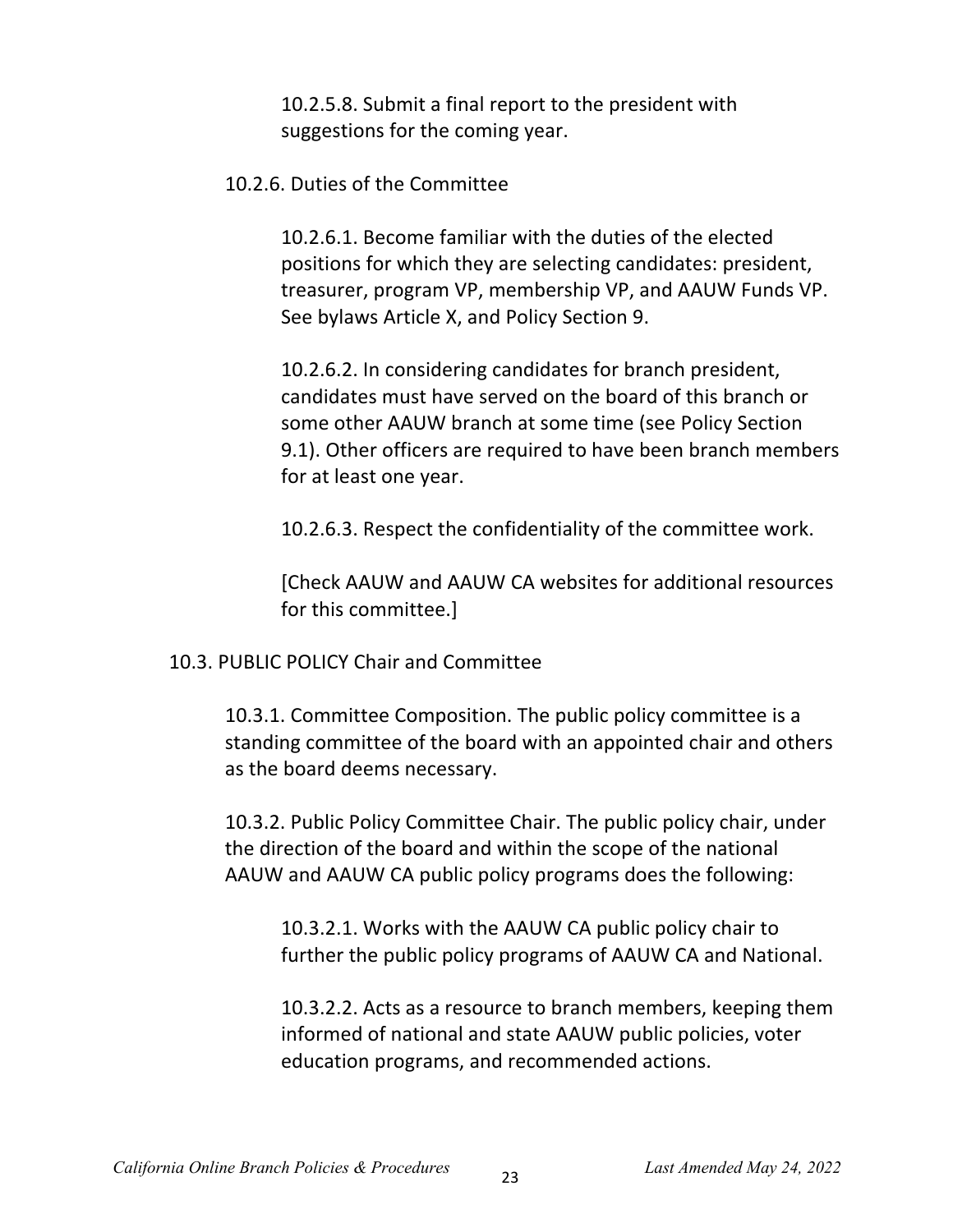10.3.2.3. Communicates current public policy activities, requesting membership support as needed.

10.3.2.4. Distributes to the branch membership, at the end of the legislative session, a report/voting record of the final action on or disposition of all AAUW CA supported legislation.

10.3.2.5. Directs the membership to web locations of the AAUW and AAUW CA Public Policy Program/Brochure.

10.3.2.6. Coordinates the meetings of the Branch Public Policy Committee.

10.3.3. Public Policy Committee

10.3.3.1. The public policy committee works with the branch public policy chair to educate the branch membership and engage the membership in the support of AAUW and AAUW CA public policy initiatives.

10.3.3.2. Works with the committee chair to coordinate branch participation in AAUW CA Public Policy outreach and events.

10.4. DIVERSITY, EQUITY, AND INCLUSION (DEI) Coordinator and Committee

10.4.1. Purpose. The DEI Committee supports branch members to facilitate their commitment to diversity, equity and inclusion. An emphasis is on increasing DEI awareness, engaging branch members in DEI activities, and connecting with other organizations that promote DEI.

10.4.2. Coordinator. The DEI coordinator is responsible for coordinating the work of the committee and reporting to the board.

10.4.3. Committee responsibilities

10.4.3.1. Participate in regularly scheduled monthly meetings.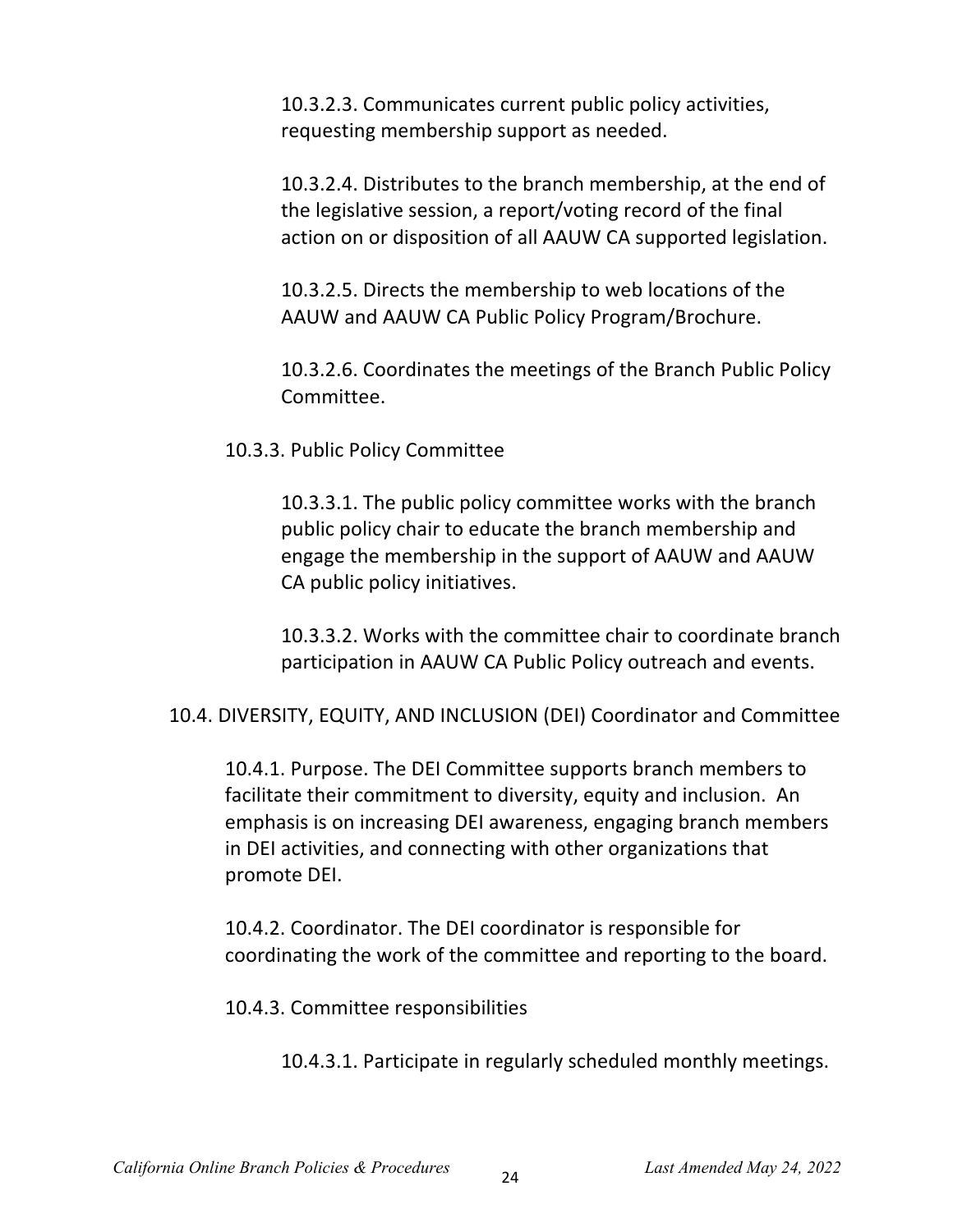10.4.3.2. Share best DEI practices and resources with the branch membership and encourage the membership to set personal goals and strategies to increase their awareness of DEI.

#### 11. INTEREST GROUPS

11.1. The membership may form Interest Groups to pursue their common interests. Interest Groups are formed with the approval of the board.

11.2. Interest Groups are encouraged to pursue interests that support AAUW's mission.

11.3 Interest Groups may not schedule meetings that conflict with branch/state/national meetings.

11.4. Guests may participate in one Interest Group meeting per year before being required to joining the branch to continue to participate in the group.

*Policies and Procedures Last Amended: May 24, 2022*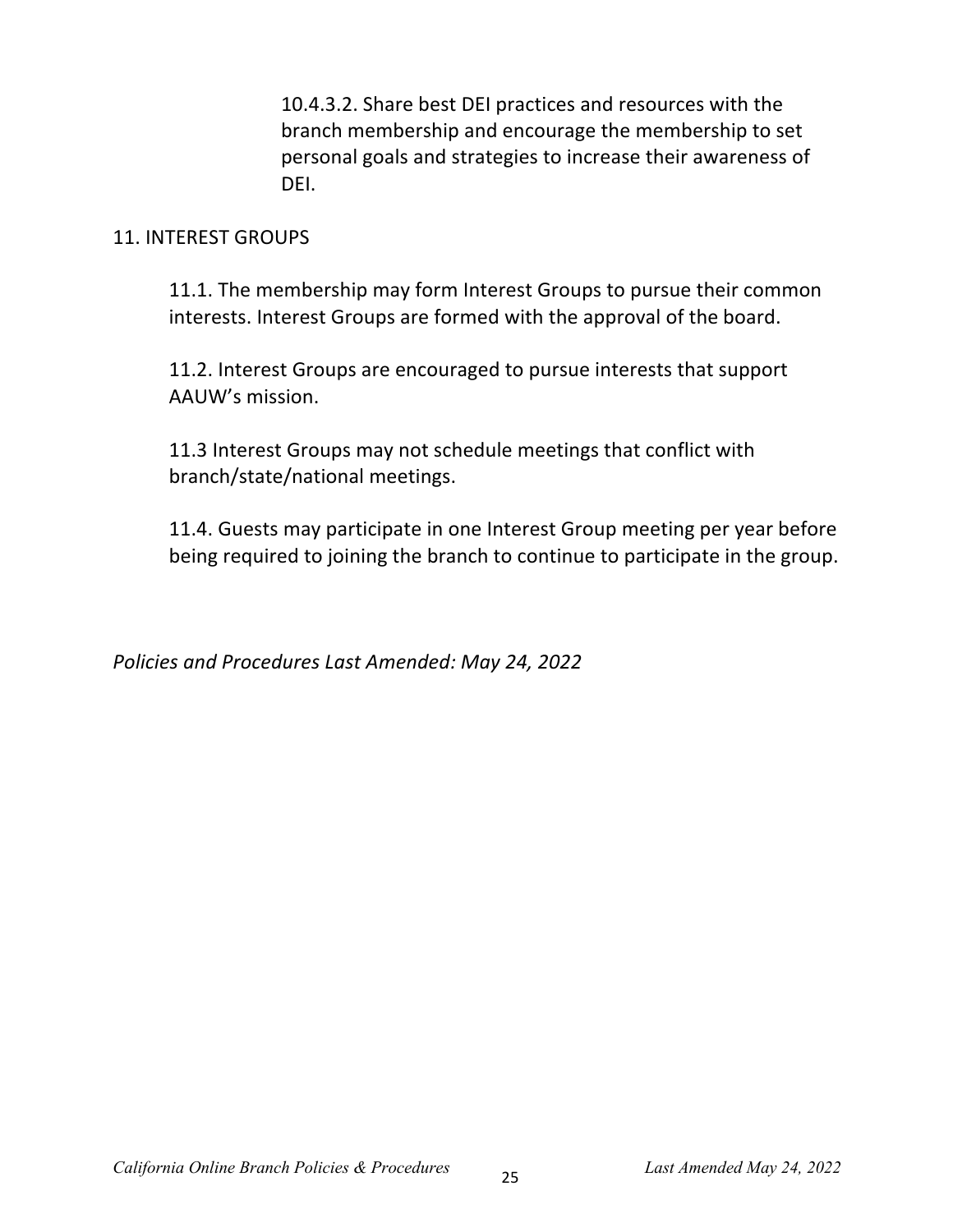# ADDENDUM A **NETIQUETTE**

The AAUW California Online Branch is an online entity. These are helpful suggestions to ensure that members' participation and experience is enjoyed by all.

- 1. In the interests of civil discourse, avoid ALL CAPS (considered shouting) and remember that tone is often difficult to discern in written emails. Before you reply, THINK.
- $T -$  is it True?
- **H** is it Helpful?
- **I** is it Inspiring?
- **N** is it Necessary?
- **K** is it Kind?
- 2. When replying to the program email list, the reply will be sent to everyone on the list. If the reply is meant for one individual, send that message directly to that member's email.
	- **HELPFUL HINT #1: Pay attention to the "TO" and "FROM" lines in email addresses before hitting the SEND key.**
	- **HELPFUL HINT #2: To send a message to an individual use FORWARD instead of REPLY.**
- 3. If replying to a program email list, please provide full name on the signature line.
- 4. It is considered polite to retain at least a part of previous messages when using "REPLY" so that we all can see the context of the reply. However, it is helpful to delete the oldest messages of long threads, so that a reply doesn't include an endless scrolling list of previous messages.
- 5. In large group discussions, avoid responding with "I agree" messages and instead try to add rationale or information that can further the discussion.
- 6. In a discussion with multiple topic threads, check the SUBJECT line. As a topic changes, so should the subject line. Replies should go to the applicable subject thread.
- 7. Exchanges on all email lists should be relevant to the topic under discussion and issues that unite AAUW members. Inappropriate exchanges will be questioned, and the senders removed from the email list.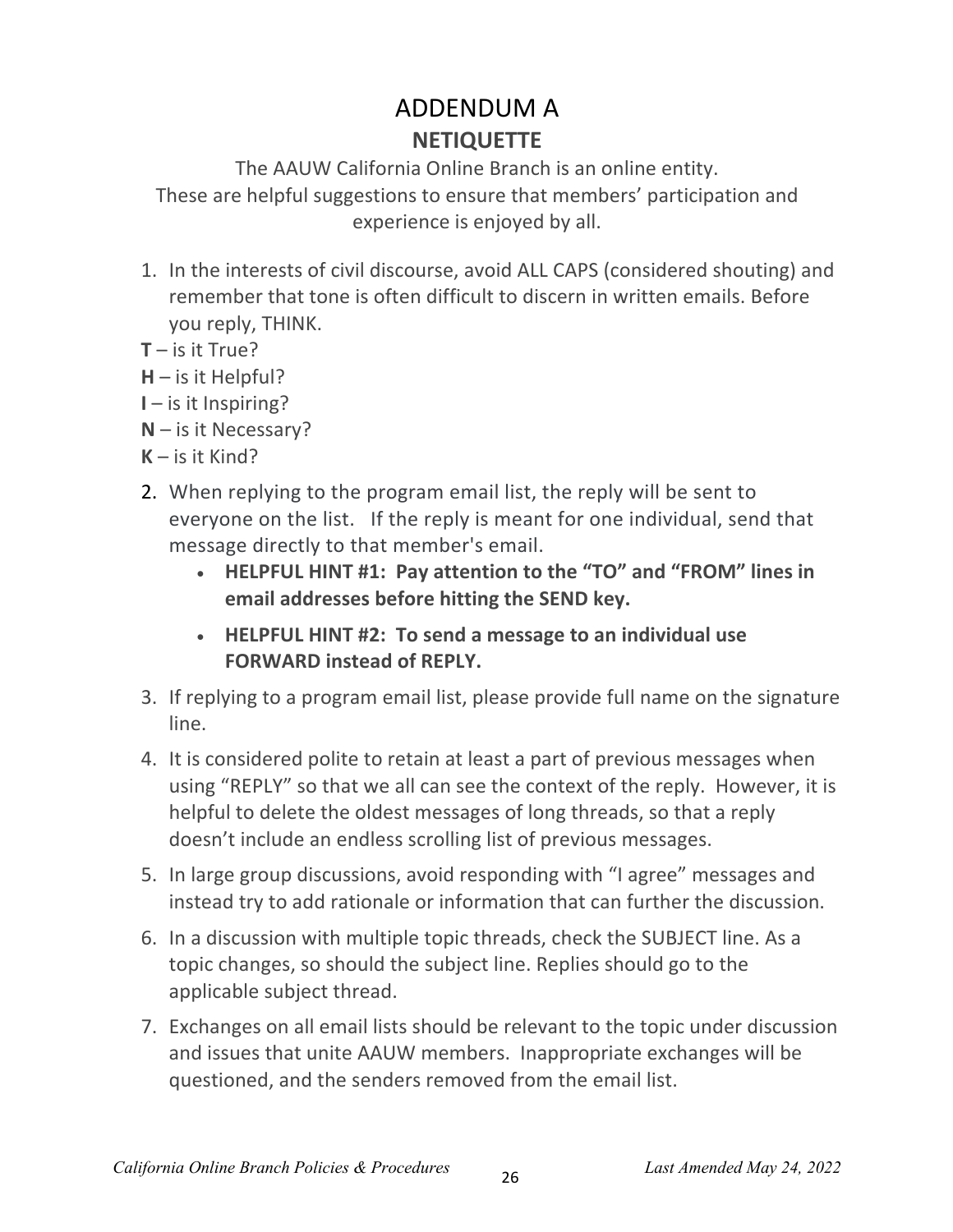- 8. To unsubscribe from a program email list discussion, use the link at the end of any message, or contact the email list administrator. If a branch member opts out of a program, the member will need to remember to opt back in for future program discussions.
- 9. Share the URL of sources that might help the discussion. Attachments are too cumbersome to read in a discussion.
- 10.Check the Wikipedia article on netiquette, a guide on appropriate ways to participate in email list discussions. It also contains some good tips that will prevent unintended misunderstandings.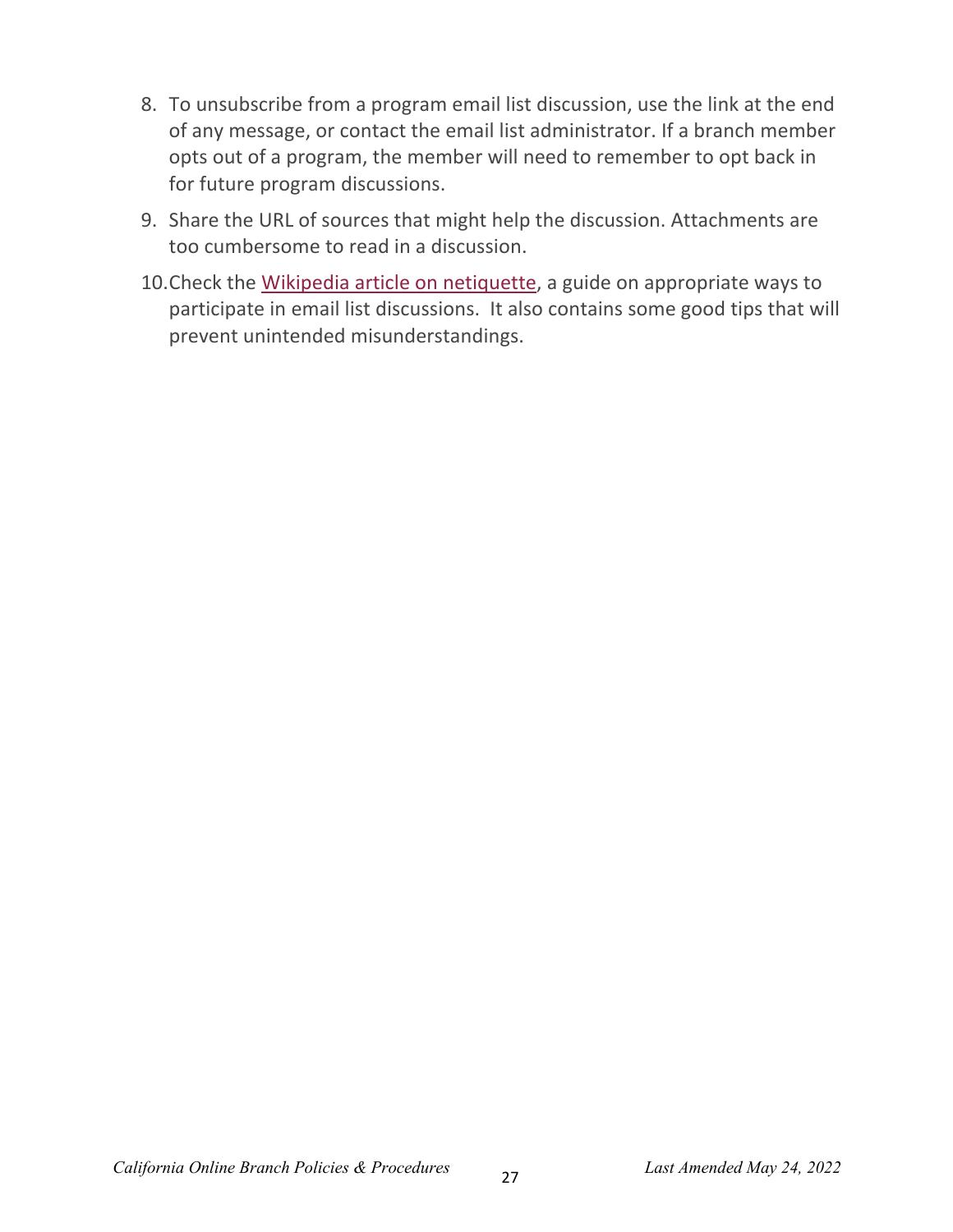# ADDENDUM B

# **REACHING CONSENSUS and CONSENSUS BUILDING TOOLS REACHING CONSENSUS**

Consensus is a decision-making technique that:

- Enables a group to satisfy all members, not just the majority
- Equalizes member's responsibilities and power
- Synthesizes viewpoints and focuses on areas of agreement
- Affirms that the integrity of the group is more important than any single issue

Steps in reaching consensus:

- Designate a facilitator who is firm, yet flexible
- Bring the issue in question to the group, usually in the form of a proposal
- Discuss the issue to raise questions and concerns
- Encourage the expression of disagreement as well as agreement
- Modify the original proposal or create a new one
- Through discussion, reach a decision that is acceptable to all, in spite of reservations or differences
- Remember: it is not necessary for every group member to think that the consensus solution is exactly what they want most, but that it is the best solution that can be reached under the circumstances.

In reaching consensus it helps to:

- State the issue clearly
- Look at all of the alternatives carefully
- Seek out areas of agreement
- Listen closely; check to make sure you understand differing viewpoints
- Recognize that differences of opinion are natural and can produce new, creative possibilities.

## **CONSENSUS BUILDING TOOLS**

- Straw votes --- to limit the options to a manageable number
- Making modifications --- to win over a holdout
- Creating combinations --- when two or three choices are better than one
- Airing reservations --- to avoid groupthink or passive resistance
- Reassessing and re-evaluating --- to get a fresh start
- Taking a break --- when process bogs down
- Having trial runs --- to lessen the fear of making a mistake.

*Source: Sue Cochran's "Boards That Fly" workshop materials*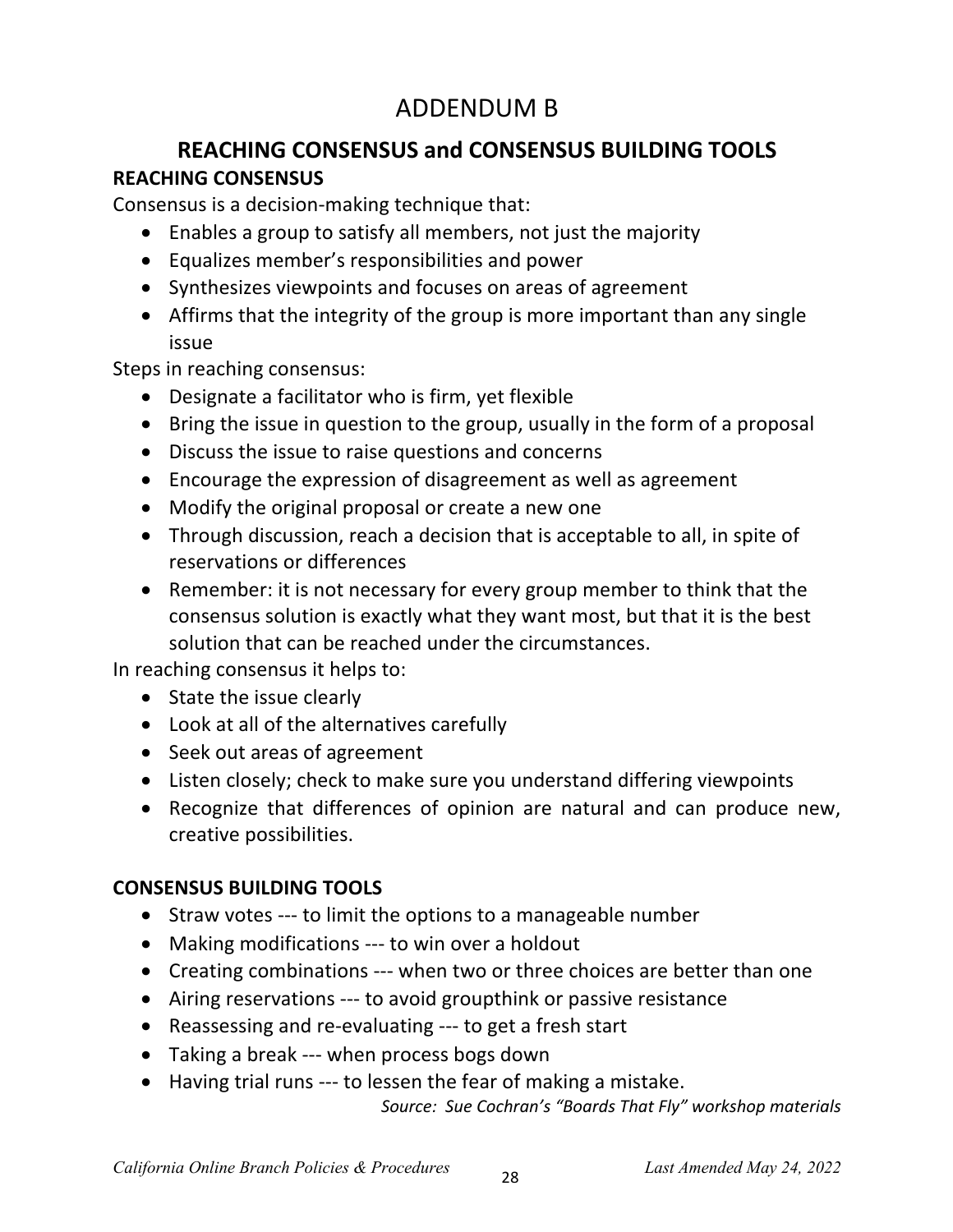# ADDENDUM C **ROBERT'S RULES OF ORDER – SIMPLIFIED**

#### **Guiding Principles**:

- Everyone has the right to participate in discussion if they wish, before anyone may speak a second time.
- Everyone has the right to know what is going on at all times. Only urgent matters may interrupt a speaker.
- Only one thing (motion) can be discussed at a time.

A **motion** is the topic under discussion (e.g., "I move that we add a coffee break to this meeting"). After being recognized by the president of the board, any member can introduce a motion when no other motion is on the table. A motion requires a second to be considered. If there is no second, the matter is not considered. Each motion must be disposed of (passed, defeated, tabled, referred to committee, or postponed indefinitely).

### **How to do things**:

One may want to bring up a new idea before the group. After recognition by the president of the board, present your motion. A second is required for the motion to go to the floor for discussion, or consideration.

One may want to change some of the wording in a motion under discussion. After recognition by the president of the board, move to amend by

- adding words,
- striking words or
- striking and inserting words.

One may like the idea of a motion being discussed, but may need to reword it beyond simple word changes. Move to substitute your motion for the original motion. If it is seconded, discussion will continue on both motions and eventually the body will vote on which motion they prefer.

One may want more study and/or investigation given to the idea being discussed. Move to refer to a committee. Try to be specific as to the charge to the committee.

One may want more time personally to study the proposal being discussed. Move to postpone to a definite time or date.